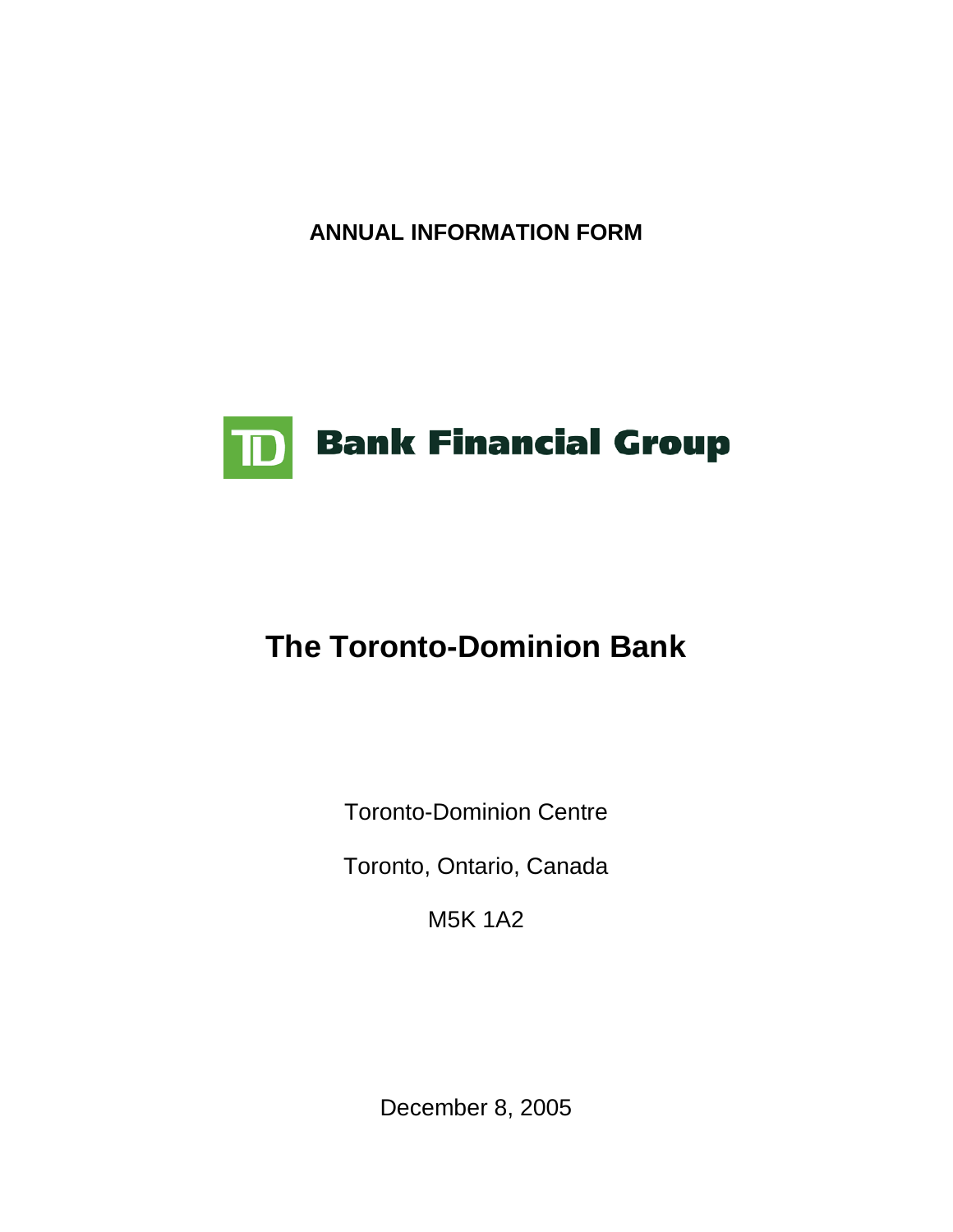# **Documents Incorporated by Reference**

Portions of the Annual Information Form ("**AIF**") are disclosed in the Annual Report to Shareholders for the year ended October 31, 2005 ("**Annual Report**") and are incorporated by reference into the AIF.

|                                                               | Page Reference                       |                                                                      |
|---------------------------------------------------------------|--------------------------------------|----------------------------------------------------------------------|
|                                                               | Annual<br><b>Information</b><br>Form | <b>Incorporated by</b><br>Reference from the<br><b>Annual Report</b> |
| <b>CORPORATE STRUCTURE</b>                                    | 1                                    | 110-111                                                              |
| <b>GENERAL DEVELOPMENT OF THE BUSINESS</b>                    | 1                                    | 25-42                                                                |
| DESCRIPTION OF THE BUSINESS                                   |                                      |                                                                      |
| Review of Business, including Foreign Operations              | 2                                    | $14 - 40$<br>82                                                      |
|                                                               | 2                                    | 64-65<br>44-50, 58-60, 61-63                                         |
|                                                               | 2<br>3                               | 120<br>56-66                                                         |
| <b>DIVIDENDS</b>                                              |                                      |                                                                      |
|                                                               | 3                                    | 52, 87-88                                                            |
| <b>CAPITAL STRUCTURE</b>                                      | 4<br>4                               | 87-88<br>85-88                                                       |
|                                                               | 5<br>5                               |                                                                      |
| MARKET FOR SECURITIES OF THE BANK                             | 6                                    |                                                                      |
|                                                               | 6<br>7                               |                                                                      |
| DIRECTORS AND OFFICERS                                        | 7<br>9                               | $9 - 12$                                                             |
| Shareholdings of Directors and Executive Officers             | 10<br>11                             | 11-12, 70<br>118-119                                                 |
| Additional Disclosure for Directors and Executive Officers    | 11<br>12                             |                                                                      |
| INTEREST OF MANAGEMENT AND OTHERS IN<br>MATERIAL TRANSACTIONS | 12                                   |                                                                      |
| TRANSFER AGENTS AND REGISTRARS                                |                                      |                                                                      |
|                                                               | 12<br>12<br>13                       |                                                                      |
|                                                               | 13                                   |                                                                      |
| <b>INTERESTS OF EXPERTS</b>                                   | 14                                   |                                                                      |
|                                                               | 14<br>15                             |                                                                      |

Unless otherwise specified, this AIF presents information as at October 31, 2005.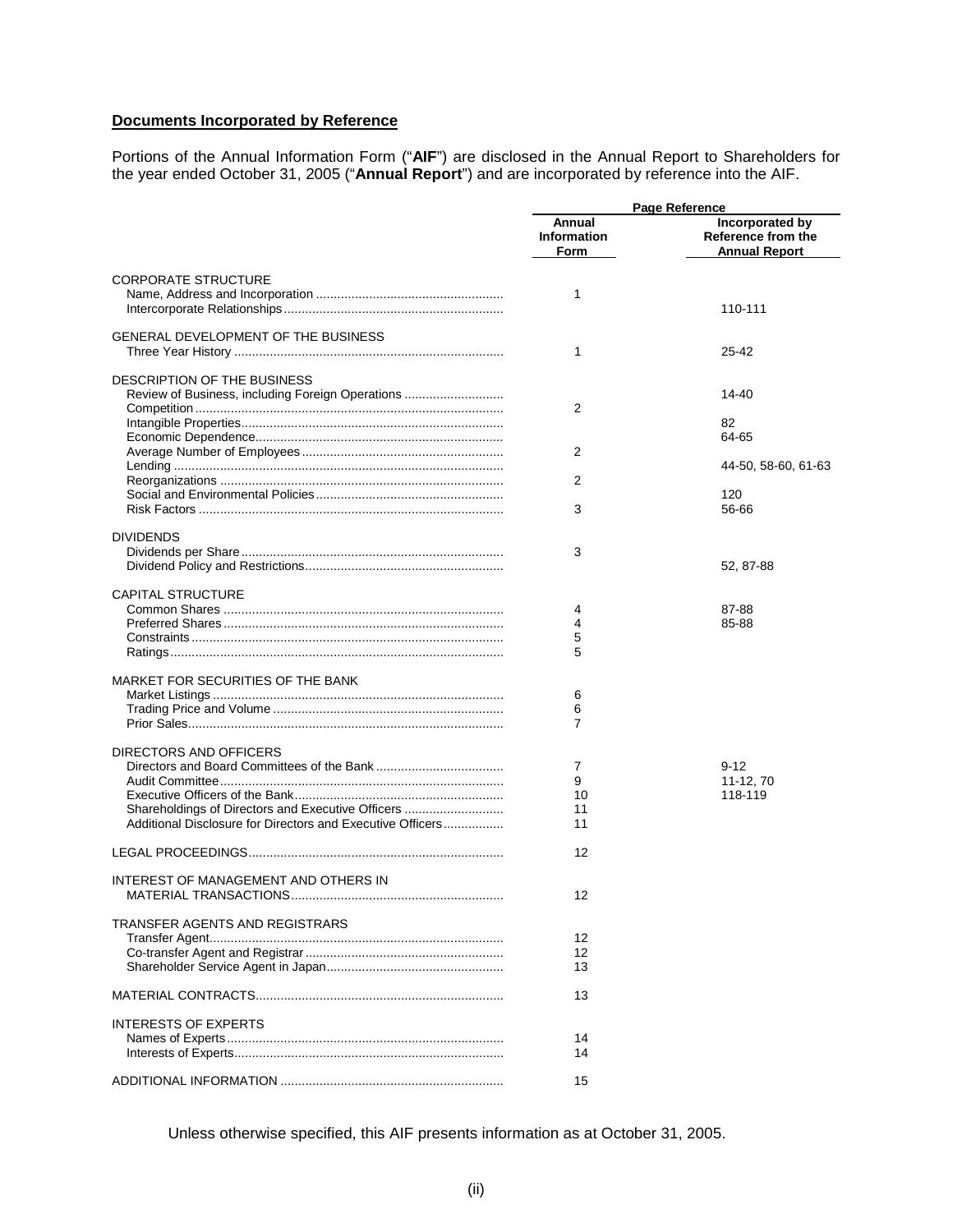### **Caution regarding Forward-Looking Statements**

From time to time, The Toronto-Dominion Bank (the "Bank") makes written and oral forwardlooking statements, including in this Annual Information Form, in other filings with Canadian regulators or the U.S. Securities and Exchange Commission (SEC), and in other communications. All such statements are made pursuant to the "safe harbour" provisions of the United States Private Securities Litigation Reform Act of 1995. Forward-looking statements include, among others, statements regarding the Bank's objectives and targets and strategies to achieve them, the outlook for the Bank's business lines, and the Bank's anticipated financial performance. Forward-looking statements are typically identified by words such as "believe", "expect", "anticipate", "intend", "estimate", "plan", "may" and "could". By their very nature, these statements require us to make assumptions and are subject to inherent risks and uncertainties, general and specific, which may cause actual results to differ materially from the expectations expressed in the forward-looking statements. Some of the factors that could cause such differences include: the credit, market, liquidity, interest rate, operational, reputational and other risks discussed in the management discussion and analysis section of the Annual Report and in other regulatory filings made in Canada and with the SEC; general business and economic conditions in Canada, the United States and other countries in which the Bank conducts business, as well as the effect of changes in monetary policy in those jurisdictions and changes in the foreign exchange rates for the currencies of those jurisdictions; the degree of competition in the markets in which the Bank operates, both from established competitors and new entrants; legislative and regulatory developments; the accuracy and completeness of information the Bank receives on customers and counterparties; the timely development and introduction of new products and services in receptive markets; expanding existing distribution channels; developing new distribution channels and realizing increased revenue from these channels, including electronic commerce-based efforts; the Bank's ability to execute its growth and acquisition strategies including those of its subsidiaries; changes in accounting policies and methods the Bank uses to report its financial condition, including uncertainties associated with critical accounting assumptions and estimates; the effect of applying future accounting changes; global capital market activity; consolidation in the Canadian financial services sector; the Bank's ability to attract and retain key executives; reliance on third parties to provide components of the Bank's business infrastructure; technological changes; change in tax laws; unexpected judicial or regulatory proceedings; continued negative impact of the United States securities litigation environment; unexpected changes in consumer spending and saving habits; the possible impact on the Bank's businesses of international conflicts and terrorism; acts of God, such as earthquakes; the effects of disease or illness on local, national or international economies; the effects of disruptions to public infrastructure, such as transportation, communications, power or water supply; and management's ability to anticipate and manage the risks associated with these factors and execute the Bank's strategies. A substantial amount of the Bank's business involves making loans or otherwise committing resources to specific companies, industries or countries. Unforeseen events affecting such borrowers, industries or countries could have a material adverse effect on the Bank's financial results, businesses, financial condition or liquidity. The preceding list is not exhaustive of all possible factors. Other factors could also adversely affect the Bank's results. For more information, please see the discussion starting on page 56 of the Annual Report concerning the effect certain key factors could have on actual results. All such factors should be considered carefully when making decisions with respect to the Bank, and undue reliance should not be placed on the Bank's forward-looking statements. The Bank does not undertake to update any forward-looking statements, whether written or oral, that may be made from time to time by or on its behalf.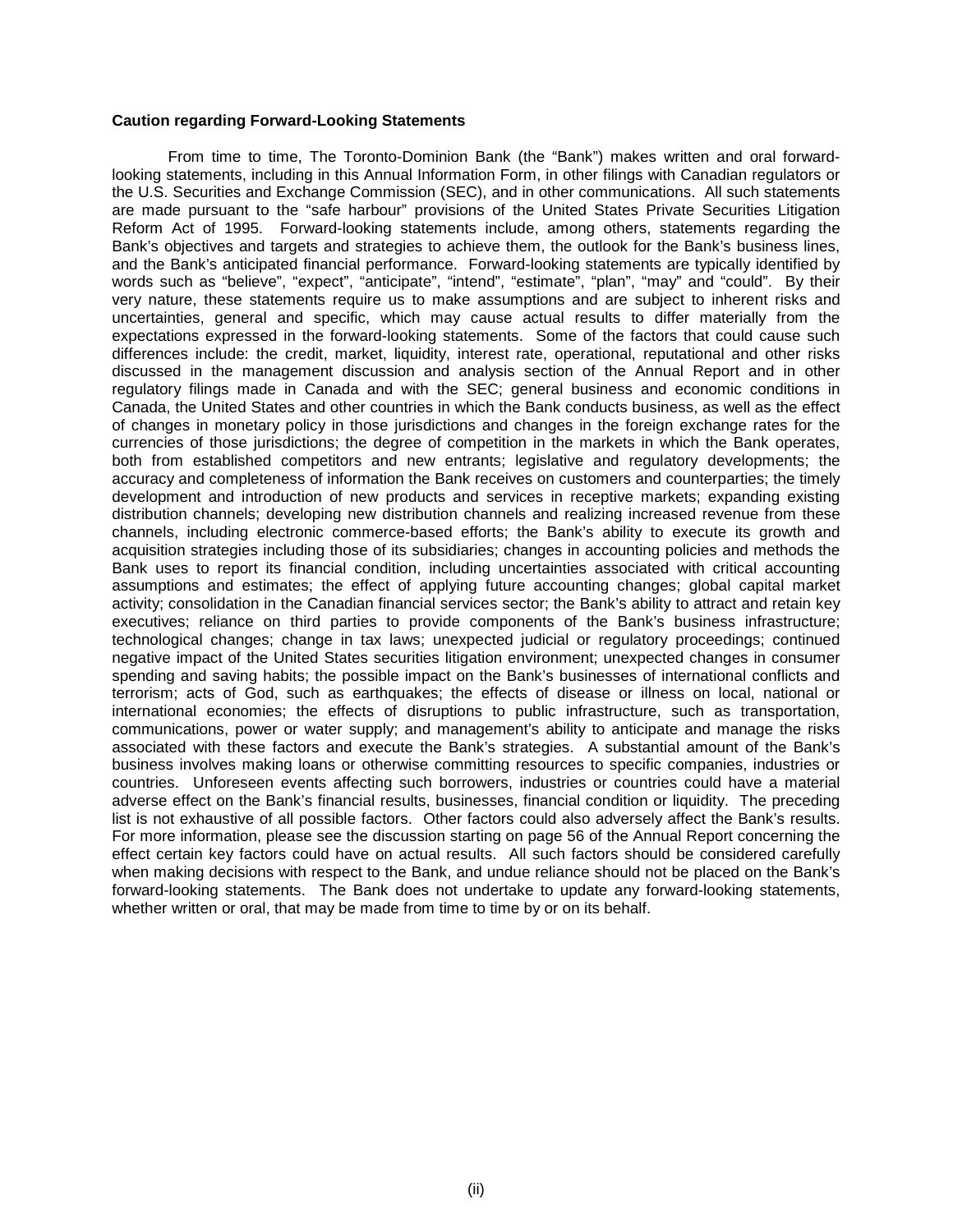# **CORPORATE STRUCTURE**

#### **Name, Address and Incorporation**

The Toronto-Dominion Bank (the "Bank") and its subsidiaries are collectively known as "TD Bank Financial Group". The Bank, a Schedule 1 chartered bank subject to the provisions of the Bank Act of Canada (the "Bank Act"), was formed on February 1, 1955 through the amalgamation of The Bank of Toronto (chartered in 1855) and The Dominion Bank (chartered in 1869). The Bank's head office is located at Toronto-Dominion Centre, King Street West and Bay Street, Toronto, Ontario, M5K 1A2.

## **GENERAL DEVELOPMENT OF THE BUSINESS**

#### **Three Year History**

As at October 31, 2005, the Bank was the third largest Canadian bank in terms of market capitalization. From 2002 to 2005, the Bank's assets have grown on average 9.8% annually to a total of \$365.2 billion at the end of fiscal 2005. TD Bank Financial Group serves more than 14 million customers in four key businesses operating in a number of locations in key financial centres around the globe: Canadian Personal and Commercial Banking including TD Canada Trust; Wealth Management including TD Waterhouse; Wholesale Banking, including TD Securities; and U.S. Personal and Commercial Banking through TD Banknorth. TD Bank Financial Group also ranks among the world's leading on-line financial services firms, with more than 4.5 million on-line customers. For additional information on the Bank's businesses, see pages 25 - 39 of the Annual Report.

In the first half of fiscal 2003, the Bank restructured the international wealth management business of TD Waterhouse. Restructuring plans included: streamlining of TD Waterhouse International's United Kingdom operations; steps taken regarding strategic initiatives such as joint ventures in India, Singapore, Hong Kong and Luxembourg; and the sale of TD Waterhouse discount brokerage operations in Australia. The Bank also announced the restructuring of its U.S. equity options business. The Bank exited the options trading business in Philadelphia and San Francisco but continues to have a strong presence on the Chicago and American stock exchanges.

On October 31, 2003, the Bank acquired 57 Laurentian Bank branches in Ontario and Western Canada and their related regional and administrative support areas. The acquisition included a loan portfolio of approximately \$2.0 billion and a deposit portfolio of approximately \$1.9 billion. Laurentian Bank Visa card accounts were excluded. The Laurentian Bank customers, branches and related support areas have been largely merged into TD Canada Trust.

On January 20, 2004, Meloche Monnex Inc., an affiliate of the Bank, announced the signing of an agreement to acquire the Canadian personal lines property and casualty operations (automobile and homeowners insurance) of Boston-based Liberty Mutual Group. Meloche Monnex is Canada's largest direct-response property and casualty insurer and one of the country's top three property and casualty insurers in personal lines, with a total of \$1.7 billion in written premiums. The transaction closed in April 2004.

On March 1, 2005, the Bank completed the transaction to acquire a 51% stake in Banknorth Group, Inc. to create TD Banknorth. TD Banknorth is a U.S.-based personal, small business, and commercial banking business which offers a wide range of services including savings and chequing accounts, mortgages, credit cards, lines of credit, insurance, investment planning and wealth management services. TD Banknorth operates in New England and upstate New York through over 400 branches and 550 ATMs, also offering online banking services.

During March 2005, TD Banknorth completed a share repurchase of 15.3 million shares. As a result of this share repurchase, the Bank increased its ownership of TD Banknorth by 4.5% to 55.5%.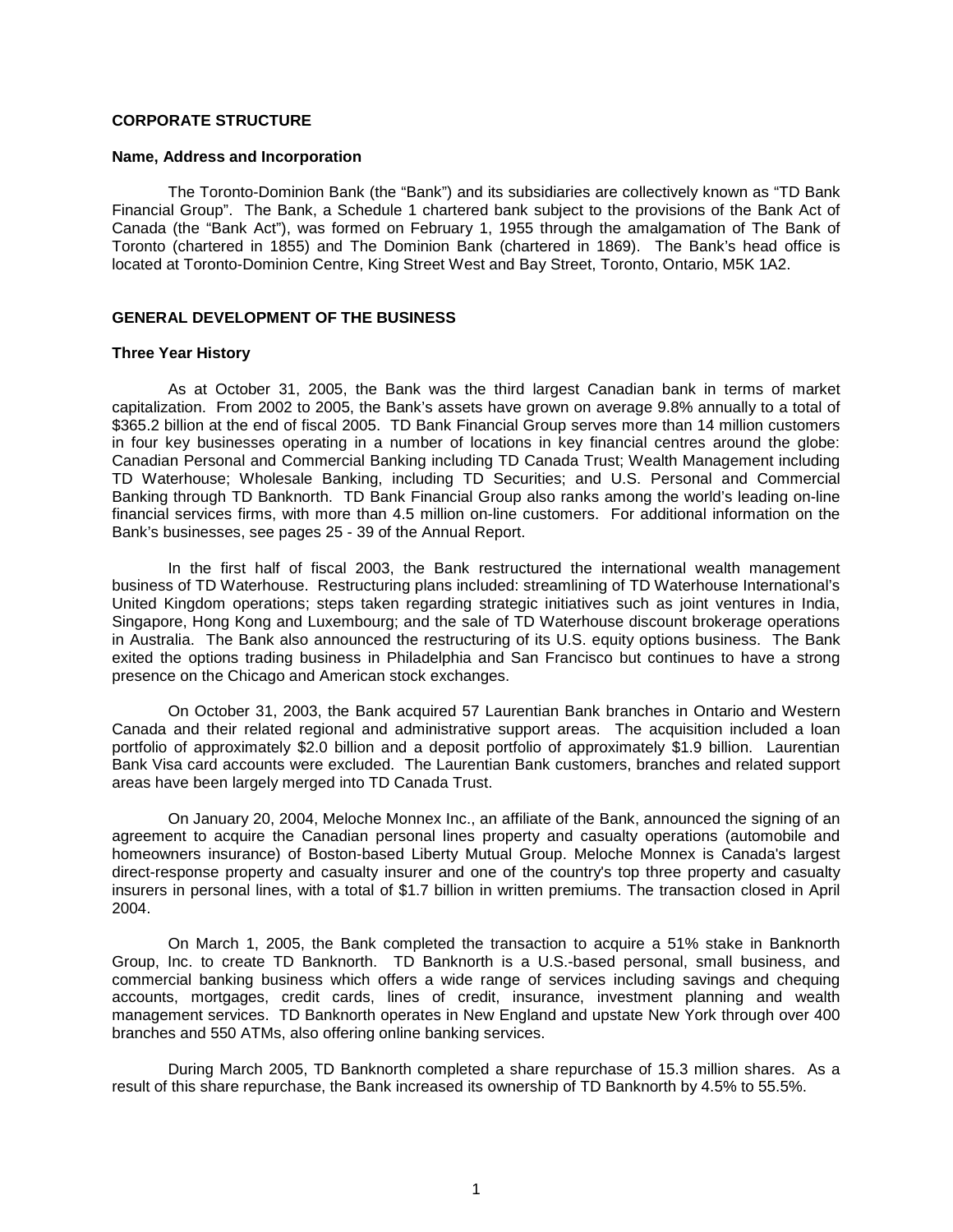At the end of the second quarter of 2005, a strategic decision was made to reposition the global capital markets businesses, reducing the focus on the less profitable and more complex products in order to dedicate resources on growing the more profitable parts of the business.

 On June 22, 2005 the Bank announced its intention to sell its U.S. brokerage business, TD Waterhouse U.S.A. to Ameritrade Holding Corporation in exchange for approximately a 32% ownership in the combined legal entity. As part of the transaction, promptly after closing the Bank has agreed to tender for an additional 7.9% of the shares which, if successful, would bring the Bank's total holdings to 39.9%. The new entity will operate under the name TD Ameritrade. The transaction is currently expected to result in a net gain on sale of approximately U.S.\$900 million after-tax subject to the value of Ameritrade's share price at closing. The Bank intends to account for its investment in TD Ameritrade using the equity method of accounting. Also on June 22, 2005, the Bank announced its intention to purchase 100% of Ameritrade's Canadian brokerage operations for U.S.\$60 million cash consideration. Both transactions are expected to close early in calendar 2006 subject to Canadian and U.S. regulatory approvals and Ameritrade shareholder approval.

On July 12, 2005, TD Banknorth announced an agreement to acquire Hudson United Bancorp ("Hudson") for total consideration of approximately U.S.\$1.9 billion, consisting of cash consideration of approximately U.S.\$950 million and the remainder in TD Banknorth common shares. The cash consideration is to be funded by the sale of TD Banknorth common shares to the Bank. The transaction is expected to close early in calendar 2006 and is subject to approvals by shareholders of Hudson and TD Banknorth as well as regulatory approvals. TD Banknorth will consolidate the financial results of Hudson. On a proforma basis, based on the number of TD Banknorth shares outstanding on June 30, 2005, the Bank's proportionate ownership interest in TD Banknorth will decrease slightly after giving effect to the transaction which will result in an approximate \$80 million dilution loss. The Bank also announced its intention to at least maintain its ownership of TD Banknorth at the level prior to the acquisition of Hudson through TD Banknorth share repurchases or open market purchases, in each case subject to regulatory requirements, or to potentially increase its position as market conditions warrant.

## **DESCRIPTION OF THE BUSINESS**

#### **Competition**

The Bank is subject to intense competition in all aspects and areas of its business from banks and other domestic and foreign financial institutions and from non-financial institutions, including retail stores that maintain their own personal credit programs and governmental agencies that make available loans to certain borrowers. Competition has increased in recent years in many areas in which the Bank operates, in substantial part because other types of financial institutions and other entities have begun to engage in activities traditionally engaged in only by banks. Many of these competitors are not subject to regulation as extensive as that under the Bank Act and, thus, may have competitive advantages over the Bank in certain respects.

#### **Average Number of Employees**

In fiscal 2005, the Bank had an average number of employees of 50,991.

#### **Reorganizations (within the last three years)**

Pursuant to the Sale and Purchase Agreement with Ameritrade (described in more detail under the heading "Material Contracts" on page 13), TD Waterhouse Group, Inc., also referred to as TD Waterhouse, agreed to conduct a reorganization in which it would transfer its Canadian retail securities brokerage business and TD Waterhouse Bank, N.A. to the Bank such that at the time of the consummation of the Ameritrade share purchase, TD Waterhouse would retain only its United States retail securities brokerage business. TD Waterhouse also agreed to distribute to the Bank any excess capital of TD Waterhouse above certain thresholds prior to the consummation of the Ameritrade share purchase.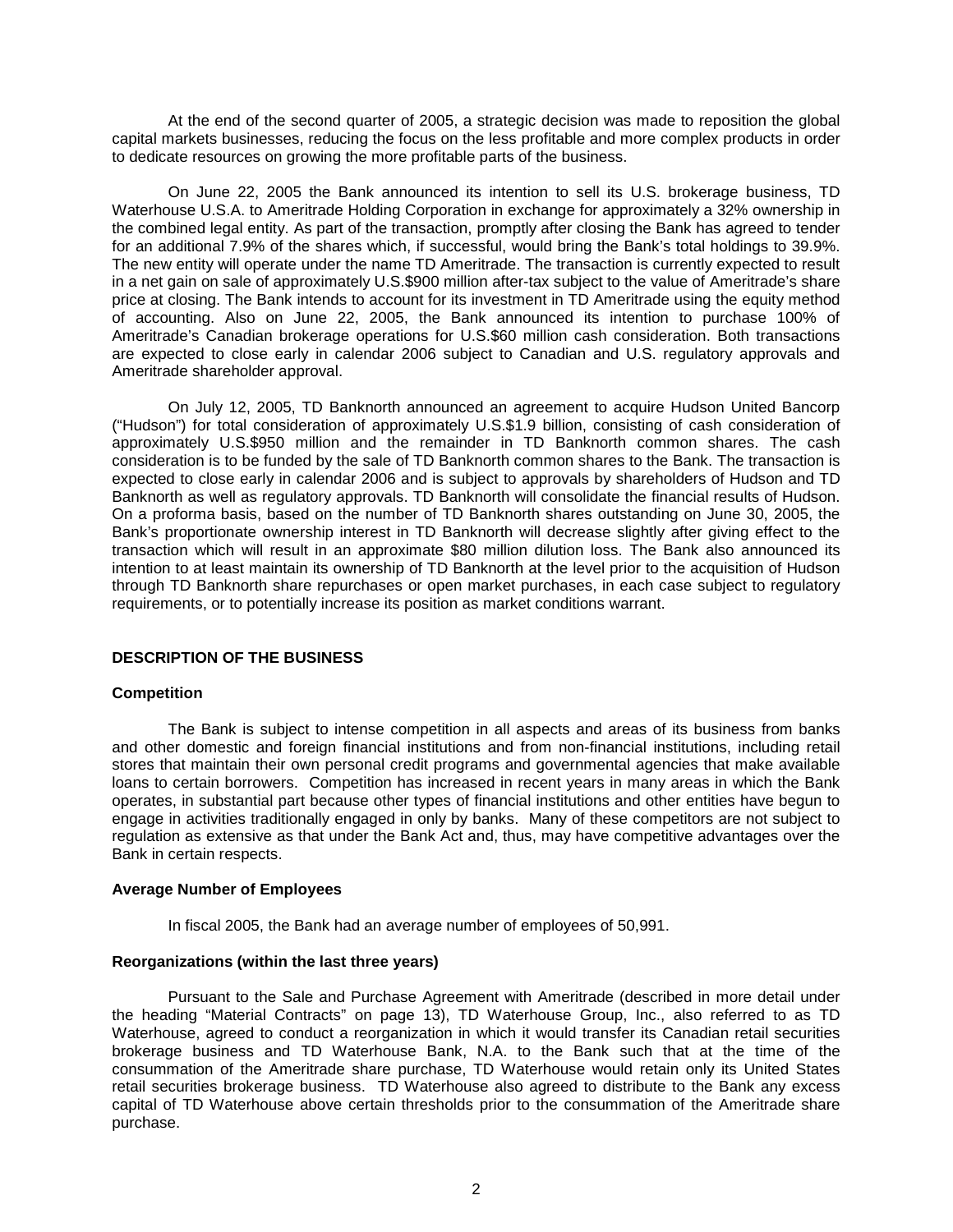#### **Risk Factors**

Financial services involves prudently taking risks in order to generate profitable growth. The Bank's goal is to earn stable and sustainable returns from its various businesses while managing risks within acceptable limits. The businesses thoroughly examine the various risks to which they are exposed and assess the impact and likelihood of those risks. The Bank responds by developing business and risk management strategies for the various business units taking into consideration the risks and business environment in which they operate.

The Bank is exposed to a broad number of risks that have been identified and defined in the Enterprise Risk Framework. These risks include: credit risk, market risk, operational risk, insurance risk, regulatory and legal risk, reputational risk and liquidity risk. This framework forms the foundation for the setting of appropriate risk oversight processes and the consistent communication and reporting of key risks that could have an impact on the achievement of the business objectives and strategies.

Industry and Bank-specific risks and uncertainties may impact materially on the Bank's future results. Industry risks include general business and economic conditions in the regions in which the Bank conducts business, currency rates, monetary policies of the Bank of Canada and Federal Reserve System in the United States, level of competition, changes in laws and regulations, legal proceedings, and accuracy and completeness of information on customers and counterparties. Bank-specific risks include the Bank's ability to adapt products and services to evolving industry standards, its ability to successfully complete and integrate acquisitions, its ability to attract and retain key executives and the disruption of key components of the Bank's business infrastructure.

Further explanation of the types of risks cited above and the ways in which the Bank manages them can be found in the Management Discussion and Analysis in pages 56 - 66 of the Annual Report, which are incorporated by reference. The Bank cautions that the preceding discussion of risk is not exhaustive. When considering whether to purchase securities of the Bank, investors and others should carefully consider these factors as well as other uncertainties, potential events and industry- and Bankspecific factors that may adversely impact the Bank's future results.

#### **DIVIDENDS**

#### **Dividends per Share**

|                         | 2005   | 2004   | 2003       |
|-------------------------|--------|--------|------------|
| Common Shares           | \$1.58 | \$1.36 | \$1.16     |
| <b>Preferred Shares</b> |        |        |            |
| Series G                |        |        | U.S.\$0.68 |
| Series H                |        | \$0.90 | \$1.78     |
| Series I                | \$0.04 | \$0.04 | \$0.04     |
| Series J                | \$1.28 | \$1.28 | \$1.28     |
| Series K                |        |        | \$0.47     |
| Series L                |        |        | U.S.\$0.41 |
| Series M                | \$1.18 | \$1.18 | \$0.86     |
| Series N                | \$1.15 | \$1.15 | \$0.58     |

On February 3, 2003, the Bank redeemed all its 6,000,000 outstanding Class A First Preferred Shares, Series K and L.

On February 3, 2003, the Bank issued 14,000,000 Class A First Preferred Shares, Series M.

On April 30, 2003, the Bank issued 8,000,000 Class A First Preferred Shares, Series N.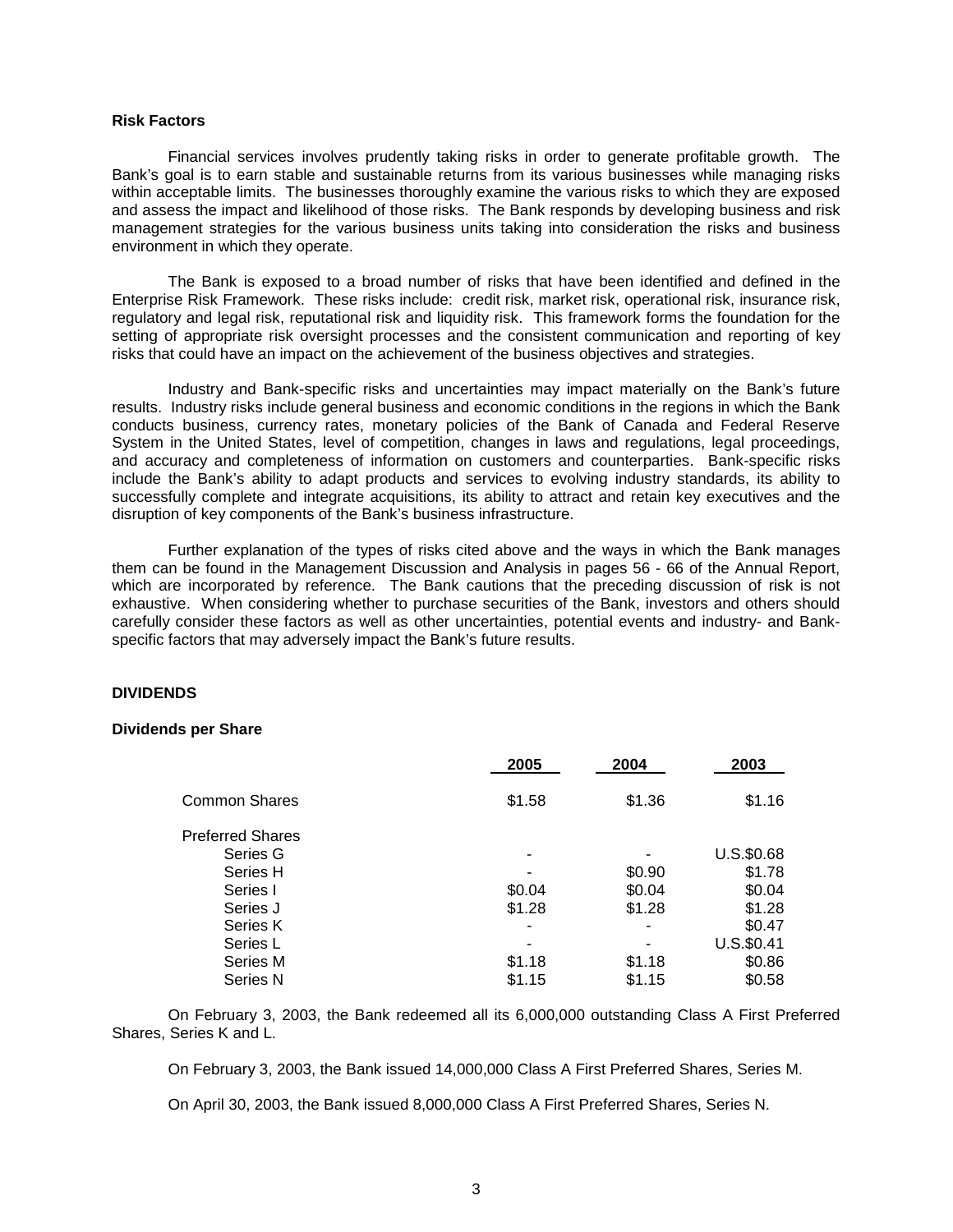On May 1, 2003, the Bank redeemed all its 7,000,000 outstanding Class A First Preferred Shares, Series G.

On May 3, 2004, the Bank redeemed all its 9,000,000 outstanding Class A First Preferred Shares, Series H.

On October 31, 2005, the Bank redeemed all its 16,383,935 outstanding Class A First Preferred Shares, Series J.

On November 1, 2005, the Bank issued 17,000,000 Class A First Preferred Shares, Series O. The Series O Preferred Shares will pay a dividend of \$0.299803 per share on January 31, 2006 and commencing January 31, 2006, quarterly cash dividends will be \$0.303125 per share.

# **CAPITAL STRUCTURE**

# **Common Shares**

The authorized common share capital of the Bank consists of an unlimited number of common shares without nominal or par value. The holders of common shares are entitled to vote at all meetings of the shareholders of the Bank except meetings at which only holders of a specified class or series of shares are entitled to vote. The holders of common shares are entitled to receive dividends as and when declared by the Board of Directors of the Bank, subject to the preference of the holders of the preferred shares of the Bank. After payment to the holders of the preferred shares of the Bank of the amount or amounts to which they may be entitled, and after payment of all outstanding debts, the holders of common shares shall be entitled to receive the remaining property of the Bank upon the liquidation, dissolution or winding-up thereof.

#### **Preferred Shares**

The Class A First Preferred Shares (the "Preferred Shares") of the Bank may be issued from time to time, in one or more series, with such rights, privileges, restrictions and conditions as the Board of Directors of the Bank may determine.

The Preferred Shares rank prior to the common shares and to any other shares of the Bank ranking junior to the Preferred Shares with respect to the payment of dividends and the distribution of assets in the event of the liquidation, dissolution or winding-up of the Bank. Each series of Preferred Shares ranks on a parity with every other series of Preferred Shares.

In the event of the liquidation, dissolution or winding-up of the Bank, before any amounts shall be paid to or any assets distributed among the holders of the common shares or shares of any other class of the Bank ranking junior to the Preferred Shares, the holder of a Preferred Share of a series shall be entitled to receive to the extent provided for with respect to such Preferred Shares by the conditions attaching to such series: (i) an amount equal to the amount paid up thereon; (ii) such premium, if any, as has been provided for with respect to the Preferred Shares of such series; and (iii) all unpaid cumulative dividends, if any, on such Preferred Shares and, in the case of non-cumulative Preferred Shares, all declared and unpaid non-cumulative dividends. After payment to the holders of the Preferred Shares of the amounts so payable to them, they shall not be entitled to share in any further distribution of the property or assets of the Bank. Each series of Preferred Shares ranks equally with every other series of Preferred Shares.

There are no voting rights attaching to the Preferred Shares except to the extent provided for by any series or by the Bank Act.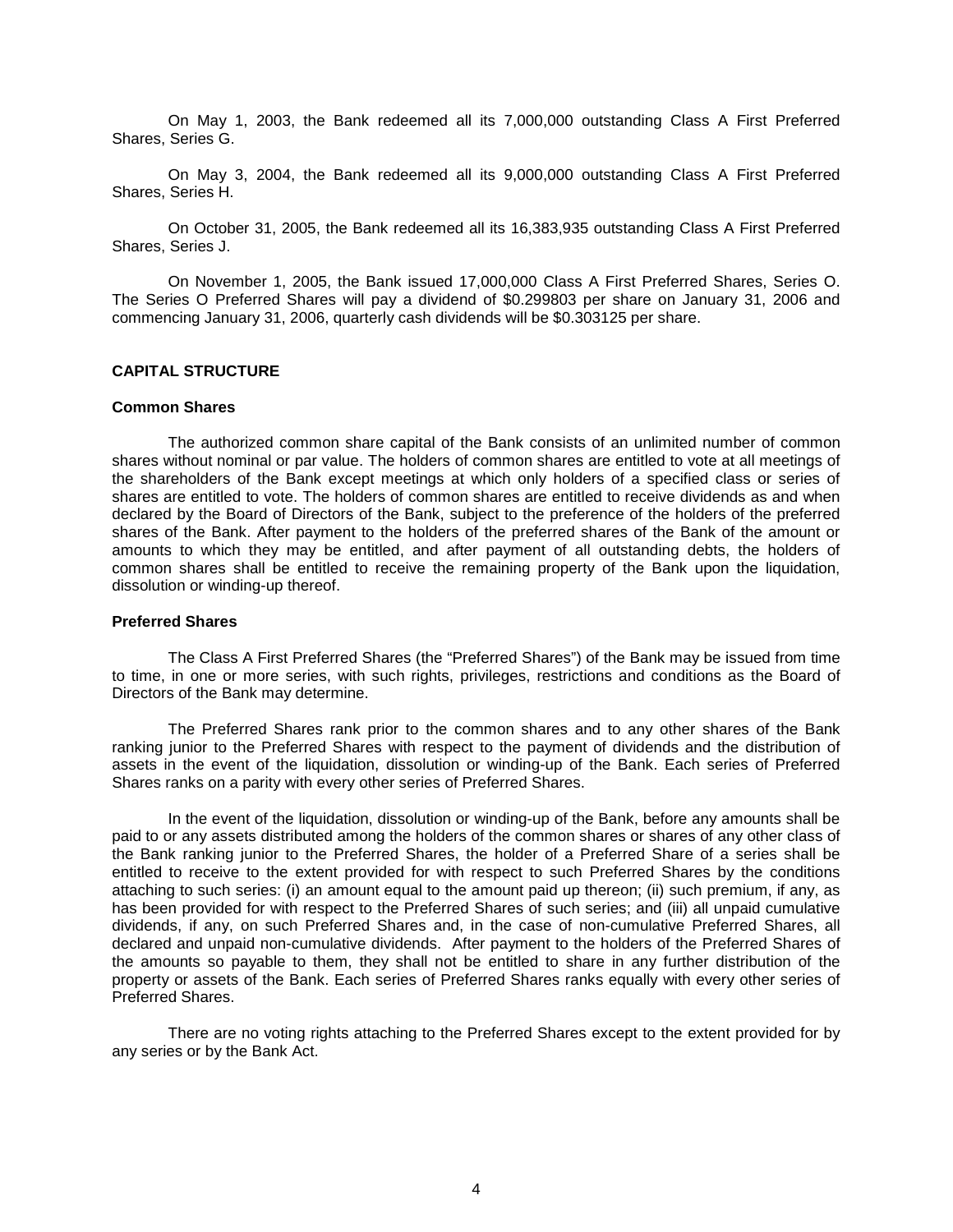# **Constraints**

There are no constraints imposed on the ownership of securities of the Bank to ensure that the Bank has a required level of Canadian ownership. However, under the Bank Act, the ownership by one person or entity of more than 10% of the common shares of the Bank is prohibited without approval in accordance with the provisions of the Bank Act.

## **Ratings**

|                            | <b>Dominion</b><br><b>Bond Rating</b><br><b>Service</b> | Moody's<br><b>Investor</b><br><b>Services</b> | <b>Standard</b><br>& Poor's | <b>Fitch</b> |
|----------------------------|---------------------------------------------------------|-----------------------------------------------|-----------------------------|--------------|
| Long Term Debt (deposits)  | AA (low)                                                | Aa3                                           | A+                          | $AA -$       |
| <b>Subordinated Debt</b>   | A (high)                                                | A1                                            | Α                           | $A +$        |
| Short Term Debt (deposits) | $R-1$ (mid)                                             | $P-1$                                         | $A-1$                       | $F-1+$       |
| <b>Preferred Shares</b>    | Pfd-1 (low)                                             | A <sub>2</sub>                                | $P-1$ (low)                 |              |

The AA (low) rating assigned by Dominion Bond Rating Service Limited ("DBRS") to the Bank's long term debt and the A (high) rating assigned to the Bank's subordinated debt are the second and third highest ratings, respectively, of DBRS's ten rating categories for long term debt obligations, which range from AAA to D. DBRS uses "high" and "low" designations on ratings from AA to C to indicate the relative standing of the securities being rated within a particular rating category. The R-1 (mid) rating assigned to short tem debt is the highest rating of DBRS's four rating categories for short term debt obligations, which range from R-1 to D. A Pfd-1 (low) rating by DBRS is the highest of five categories granted by DBRS for preferred shares.

The A+ rating assigned by Standard & Poor's, a division of McGraw-Hill Companies ("S&P") to the Bank's long term debt and the A rating assigned to the Bank's subordinated debt are both the third highest ratings, of S&P's ten rating categories for long term debt obligations, which range from AAA to D. Ratings from AA to CCC may be modified by the addition of a plus or minus sign to show relative standing within the major rating categories. The A-1 rating assigned to short tem debt is the highest rating of S&P's six rating categories for short term debt obligations, which range from A-1 to D. A P-1 (low) rating by S&P is the highest of five categories used by S&P in its Canadian preferred share rating scale. "High" and "low" grades may be used to indicate the relative standing of a credit within a particular rating category.

The Aa3 rating assigned by Moody's Investor Services Inc. ("Moody's") to the Bank's long term debt is the second highest, and the A1 and A2 ratings assigned to the Bank's subordinated debt and preferred shares, respectively, are the third highest of its nine rating categories for long term debt obligations, which range from Aaa to C. Moody's appends numerical modifiers 1, 2 and 3 to each generic rating classification from Aa through Caa. The modifier 1 indicates that the obligation ranks in the higher end of its generic rating category, the modifier 2 indicates a mid-range ranking and the modifier 3 indicates a ranking in the lower end of that generic rating category. The P-1 rating assigned to short tem debt is the highest rating of Moody's four rating categories for short term debt obligations, which range from P-1 to NP.

The AA- rating assigned by Fitch Ratings ("Fitch") to the Bank's long term debt and the A+ rating assigned to the Bank's subordinated debt are the second and third highest ratings, respectively, of Fitch's twelve rating categories for long term debt obligations, which range from AAA to D. A plus or minus sign may be appended to ratings from AA to CCC to denote relative status within major rating categories. The F-1+ rating assigned to short term debt is the highest rating of Fitch's six rating categories for short term debt obligations, which range from F1 to D. A plus sign may be appended to an F1 rating class to denote relative status within the category.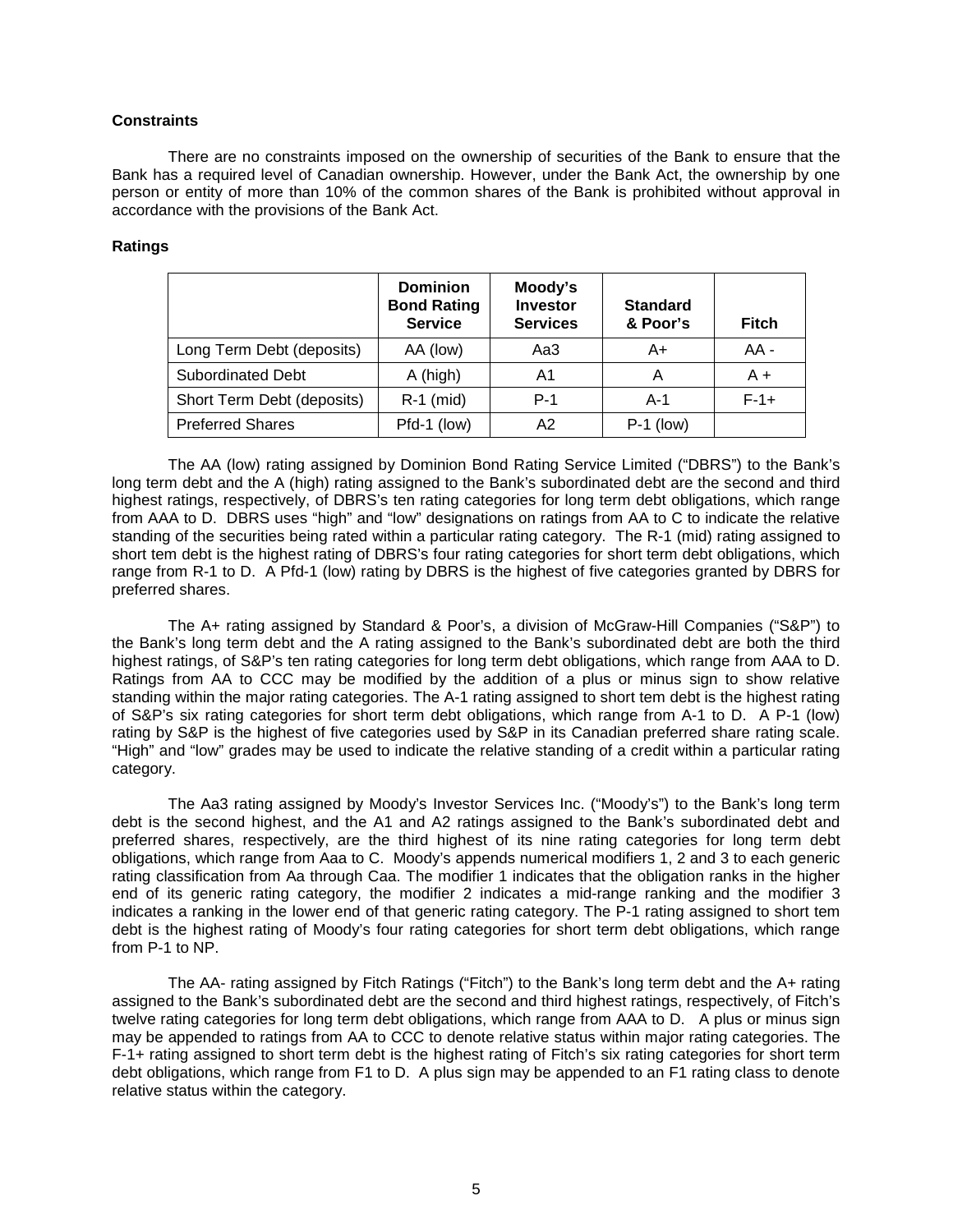Credit ratings are intended to provide investors with an independent assessment of the credit quality of an issue or issuer of securities and do not speak to the suitability of particular securities for any particular investor. The credit ratings assigned to securities may not reflect the potential impact of all risks on the value of the securities. A rating is therefore not a recommendation to buy, sell or hold securities and may be subject to revision or withdrawal at any time by the rating agency.

#### **MARKET FOR SECURITIES OF THE BANK**

# **Market Listings**

The Bank's common shares are listed on:

the Toronto Stock Exchange the New York Stock Exchange the Tokyo Stock Exchange

The Bank's preferred shares, except the Class A First Preferred Shares, Series I, are listed on the Toronto Stock Exchange.

# **Trading Price and Volume**

Trading price and volume of the Bank's securities:

|                 | <b>TORONTO STOCK EXCHANGE</b><br><b>Preferred Shares</b> |          |                 |                 |
|-----------------|----------------------------------------------------------|----------|-----------------|-----------------|
|                 | <b>Common Shares</b>                                     | Series J | <b>Series M</b> | <b>Series N</b> |
| November 2004   |                                                          |          |                 |                 |
| High Price (\$) | 49.18                                                    | 26.63    | 27.57           | 27.83           |
| Low Price (\$)  | 45.94                                                    | 26.26    | 26.89           | 26.95           |
| Volume ('00)    | 275,061                                                  | 529      | 911             | 2,337           |
| December        |                                                          |          |                 |                 |
| High Price (\$) | 50.10                                                    | 26.69    | 28.01           | 28.04           |
| Low Price (\$)  | 47.80                                                    | 26.40    | 27.21           | 27.12           |
| Volume ('00)    | 273,816                                                  | 311      | 563             | 1,347           |
| January 2005    |                                                          |          |                 |                 |
| High Price (\$) | 49.97                                                    | 26.94    | 28.10           | 28.10           |
| Low Price (\$)  | 48.08                                                    | 26.23    | 26.93           | 26.75           |
| Volume ('00)    | 274,461                                                  | 12,722   | 10,527          | 10,438          |
| February        |                                                          |          |                 |                 |
| High Price (\$) | 50.90                                                    | 26.59    | 28.10           | 29.00           |
| Low Price (\$)  | 48.15                                                    | 26.22    | 27.30           | 27.46           |
| Volume ('00)    | 327,669                                                  | 836      | 9,995           | 15,107          |
| March           |                                                          |          |                 |                 |
| High Price (\$) | 51.70                                                    | 26.44    | 27.80           | 27.90           |
| Low Price (\$)  | 49.11                                                    | 26.00    | 27.25           | 26.51           |
| Volume ('00)    | 487,997                                                  | 399      | 1,116           | 3,421           |
| April           |                                                          |          |                 |                 |
| High Price (\$) | 51.14                                                    | 26.40    | 27.79           | 27.50           |
| Low Price (\$)  | 49.09                                                    | 25.71    | 26.14           | 26.14           |
| Volume ('00)    | 305,934                                                  | 12,644   | 20,549          | 16,550          |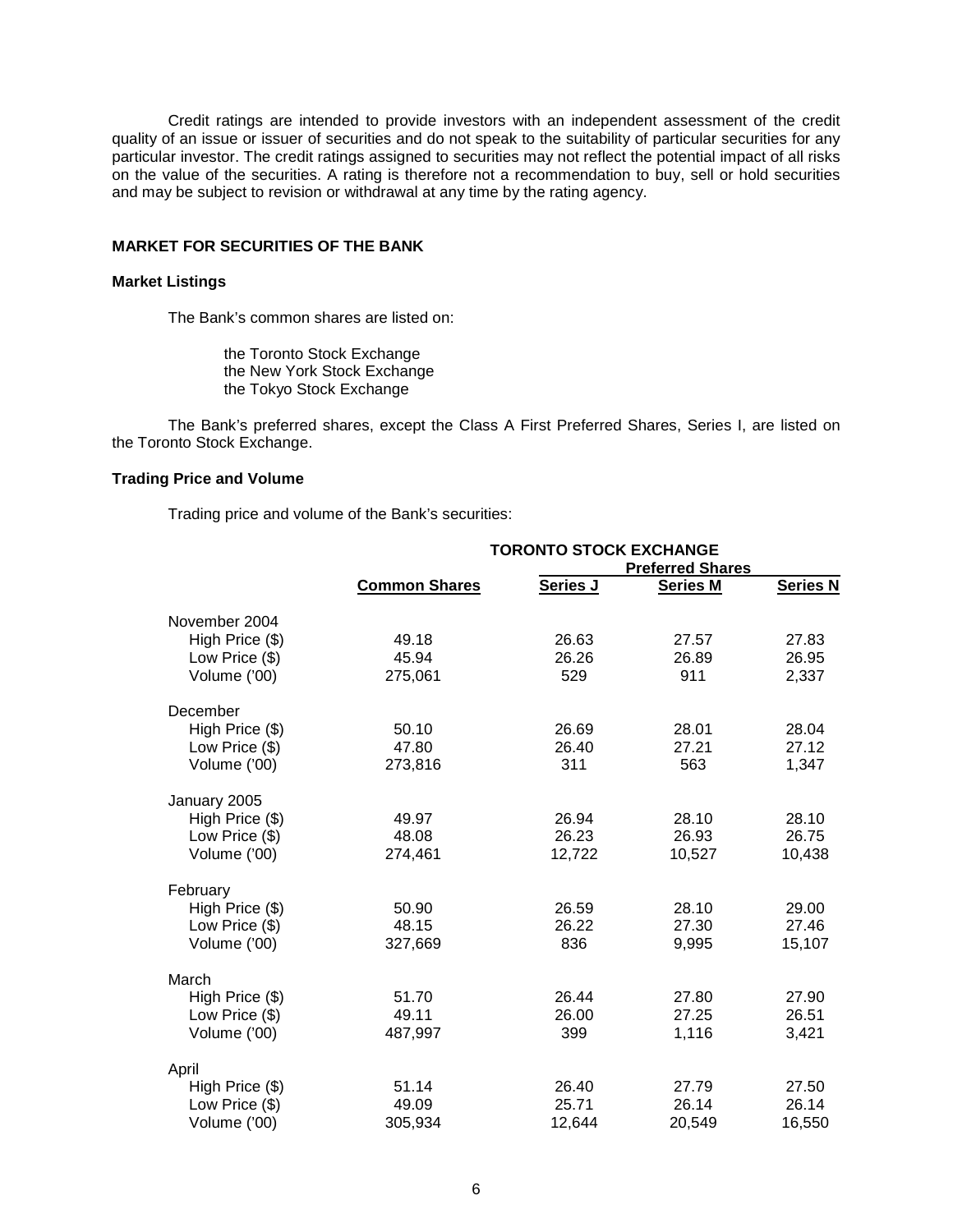|                 | <b>TORONTO STOCK EXCHANGE</b> |          |                 |                 |
|-----------------|-------------------------------|----------|-----------------|-----------------|
|                 | <b>Preferred Shares</b>       |          |                 |                 |
|                 | <b>Common Shares</b>          | Series J | <b>Series M</b> | <b>Series N</b> |
| May             |                               |          |                 |                 |
| High Price (\$) | 53.68                         | 26.49    | 27.60           | 27.79           |
| Low Price (\$)  | 50.25                         | 25.81    | 26.26           | 26.37           |
| Volume ('00)    | 341,699                       | 788      | 600             | 2,098           |
| June            |                               |          |                 |                 |
| High Price (\$) | 56.20                         | 26.75    | 28.00           | 28.29           |
| Low Price (\$)  | 52.10                         | 26.20    | 27.03           | 26.51           |
| Volume ('00)    | 368,328                       | 5,319    | 36,297          | 632             |
| July            |                               |          |                 |                 |
| High Price (\$) | 57.55                         | 26.45    | 27.99           | 27.81           |
| Low Price (\$)  | 54.26                         | 26.05    | 27.00           | 27.02           |
| Volume ('00)    | 301,637                       | 12,374   | 18,400          | 15,862          |
| August          |                               |          |                 |                 |
| High Price (\$) | 56.94                         | 26.49    | 27.72           | 27.71           |
| Low Price (\$)  | 54.09                         | 26.05    | 27.35           | 27.30           |
| Volume ('00)    | 341,858                       | 503      | 368             | 1,677           |
| September       |                               |          |                 |                 |
| High Price (\$) | 59.03                         | 26.24    | 27.94           | 27.98           |
| Low Price (\$)  | 55.52                         | 26.06    | 27.51           | 27.44           |
| Volume ('00)    | 339,817                       | 540      | 1,082           | 2,772           |
| October         |                               |          |                 |                 |
| High Price (\$) | 58.16                         | 26.19    | 27.95           | 27.80           |
| Low Price (\$)  | 54.75                         | 25.77    | 27.12           | 27.30           |
| Volume ('00)    | 279,304                       | 14,827   | 21,031          | 19,260          |
|                 |                               |          |                 |                 |

# **Prior Sales**

In the most recently completed financial year, the Bank did not issue (a) any shares that are not listed or quoted on a marketplace, or (b) any subordinated debt securities.

#### **DIRECTORS AND OFFICERS**

## **Directors and Board Committees of the Bank**

The following table sets forth the directors of the Bank as at December 8, 2005, their present principal occupation and business and the date each became a director of the Bank.

| <b>Director Name</b><br><b>Principal Occupation</b>                                            | <b>Director Since</b> |
|------------------------------------------------------------------------------------------------|-----------------------|
| Corporate Director and retired President<br>and Chief Executive Officer, Draper & Kramer, Inc. | May 2004              |
| Chair of the Board, EPCOR Utilities Inc.<br>(integrated energy company)                        | April 2003            |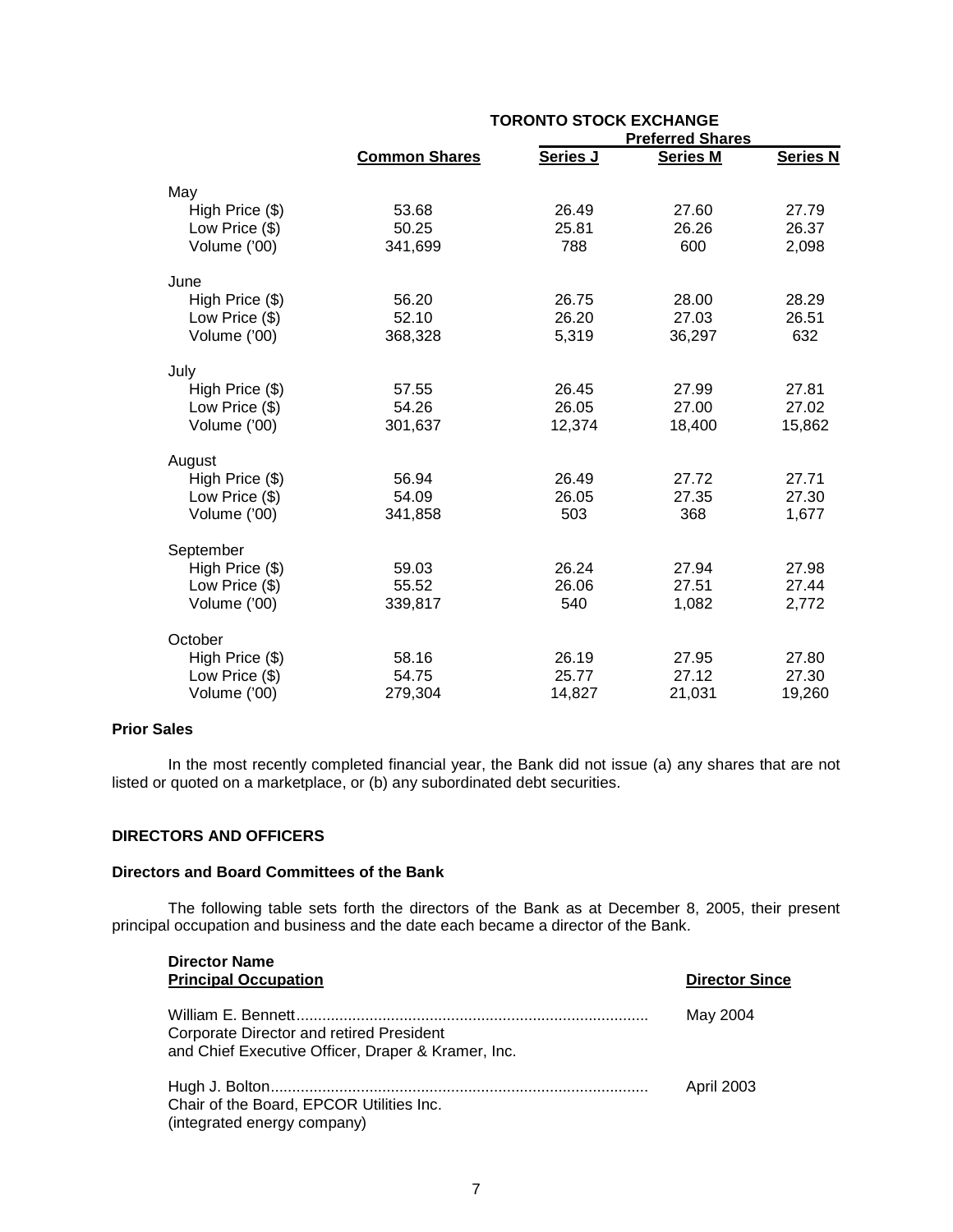## **Director Name Principal Occupation Director Since Director Since**

| $\cdots$                                                                                                                             |               |
|--------------------------------------------------------------------------------------------------------------------------------------|---------------|
| Chairman, President and Co-Chief Executive Officer,<br>Oxford Frozen Foods Limited<br>(distributor of frozen food products)          | October 2004  |
| President and Chief Executive Officer,<br>The Toronto-Dominion Bank                                                                  | August 2000   |
| Counsel, Cassels Brock & Blackwell LLP<br>(law firm)                                                                                 | February 1992 |
| Professor and Director, Institute for International<br>Business, Joseph L. Rotman School of Management,<br>University of Toronto     | October 1990  |
| President and Chief Executive Officer,<br><b>TELUS Corporation</b><br>(telecommunications company)                                   | November 2001 |
| Publisher and Chief Executive Officer,<br>Harlequin Enterprises Limited<br>(global publishing company)                               | January 2004  |
| Chairman of the Board, President and Chief<br>Executive Officer, West Fraser Timber Co. Ltd.<br>(integrated forest products company) | January 1999  |
| President and Chief Executive Officer, METRO INC.<br>(food retailer and distributor)                                                 | October 1997  |
| Counsel, MacPherson Leslie & Tyerman LLP<br>(law firm)                                                                               | November 2004 |
| Chairman of the Board, Petro-Canada<br>(integrated oil and gas company)                                                              | August 1994   |
| Corporate Director and retired President and<br>Chief Executive Officer, IPSCO Inc.                                                  | February 1994 |
| Corporate Director and retired Vice Chairman,<br>Eastman Kodak Company                                                               | April 2003    |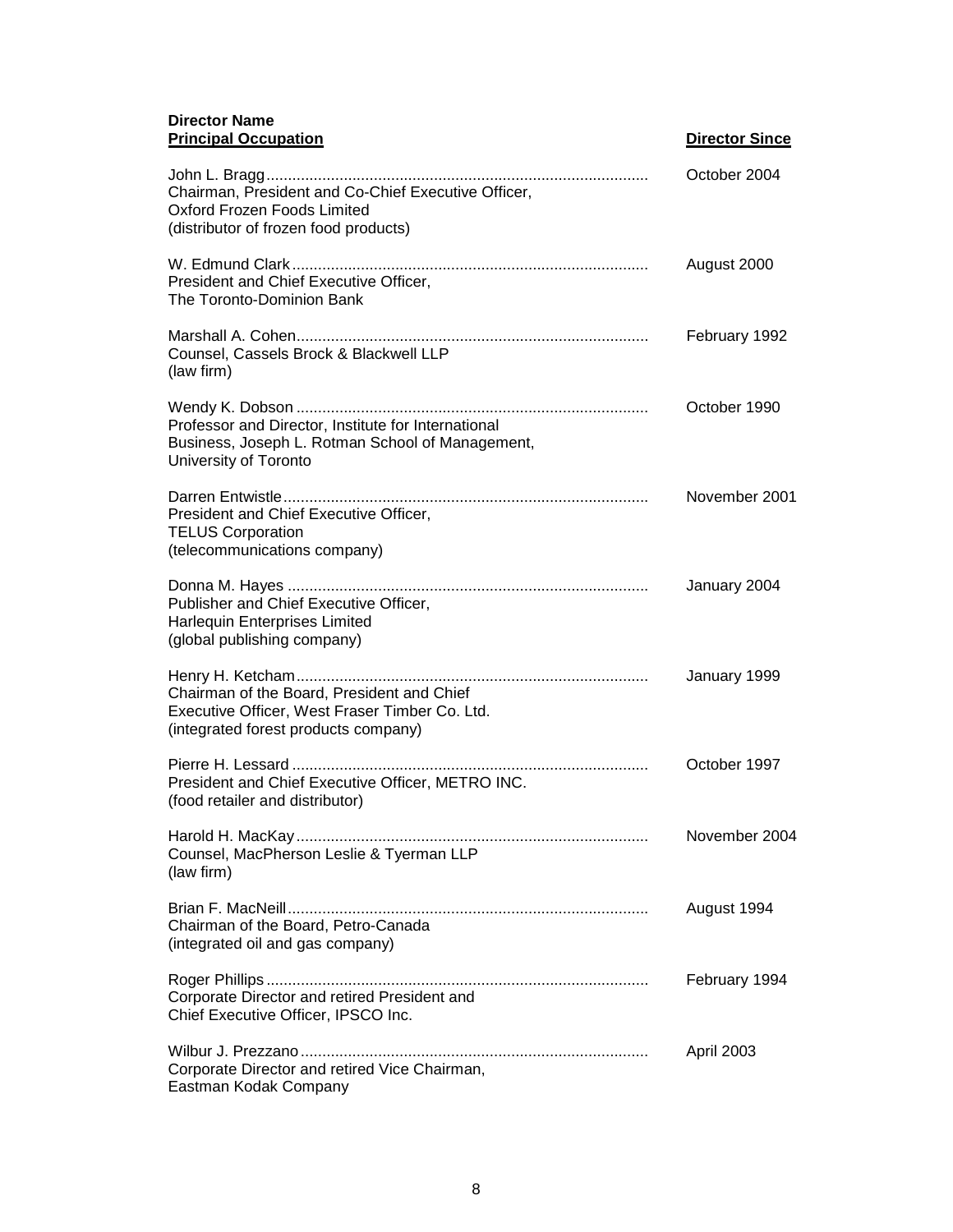# **Director Name Principal Occupation Director Since Since 2018**

| Vice Chair and Group Head,<br>U.S. Personal and Commercial Banking,<br>The Toronto-Dominion Bank and<br>Chairman, President and Chief Executive Officer,<br>TD Banknorth Inc.<br>(banking and financial services holding company) | March 2005  |
|-----------------------------------------------------------------------------------------------------------------------------------------------------------------------------------------------------------------------------------|-------------|
| Chief Executive Officer, BankWorks Trading Inc.<br>(satellite communications company)                                                                                                                                             | June 1996   |
| Chairman of the Board,<br>The Toronto-Dominion Bank                                                                                                                                                                               | August 1988 |

Except as hereinafter disclosed, all directors have held their positions or other executive positions with the same, predecessor or associated firms or organizations for the past five years. Prior to his appointment as Chair of EPCOR Utilities Inc. on January 1, 2000, Mr. Hugh J. Bolton was a financial consultant and corporate director. Prior to joining the Bank on February 1, 2000, Mr. W. Edmund Clark was President and Chief Executive Officer of CT Financial Services Inc., Canada Trustco Mortgage Company and The Canada Trust Company. Until December 20, 2002 when Mr. Clark became the President and Chief Executive Officer of the Bank, he was the President and Chief Operating Officer of the Bank. Mr. Brian F. MacNeill was President and Chief Executive Officer of Enbridge Inc. (formerly IPL Energy Inc.) from April 1991 and stepped down as President in September 2000 and as Chief Executive Officer in January 2001. Mr. Roger Phillips retired as President and Chief Executive Officer of IPSCO Inc. in January 2002. Mr. John M. Thompson was the Vice Chairman of the Board of IBM Corporation from August 2000 until his retirement in September 2002. Each director will hold office until the next annual meeting of shareholders of the Bank, which is scheduled for March 30, 2006. Information concerning the nominees proposed by management for election as directors at the meeting will be contained in the proxy circular of the Bank in respect of the meeting.

## **Audit Committee**

The Audit Committee of the Board of Directors of the Bank operates under a written charter that sets out its responsibilities and composition requirements. A copy of the charter is attached to this AIF. As at December 8, 2005, the members of the Committee were: Hugh J. Bolton (chair), William E. Bennett, John L. Bragg, Donna M. Hayes, Henry H. Ketcham and Helen K. Sinclair. The following sets out the education and experience of each director relevant to the performance of his or her duties as a member of the Committee:

**William E. Bennett** is a Corporate Director. He is a current member of the audit committee of TD Banknorth. Mr. Bennett is the former President and Chief Executive Officer of Draper & Kramer, Inc., a Chicago-based financial services and real estate company. He holds an undergraduate degree in economics from Kenyon College and a master's degree in business administration from the University of Chicago.

**Hugh J. Bolton** is Chair of the Bank's Audit Committee. Mr. Bolton holds an undergraduate degree in economics from the University of Alberta. Mr. Bolton has over 40 years of experience in the accounting industry, including as a former partner, Chairman and Chief Executive Officer of Coopers & Lybrand Canada, Chartered Accountants. He remains a Chartered Accountant and Fellow of the Alberta Institute of Chartered Accountants and has significant experience with accounting and auditing issues relating to financial service corporations such as the Bank. Mr. Bolton is the Bank's Audit Committee Financial Expert for the purposes of U.S. securities legislation.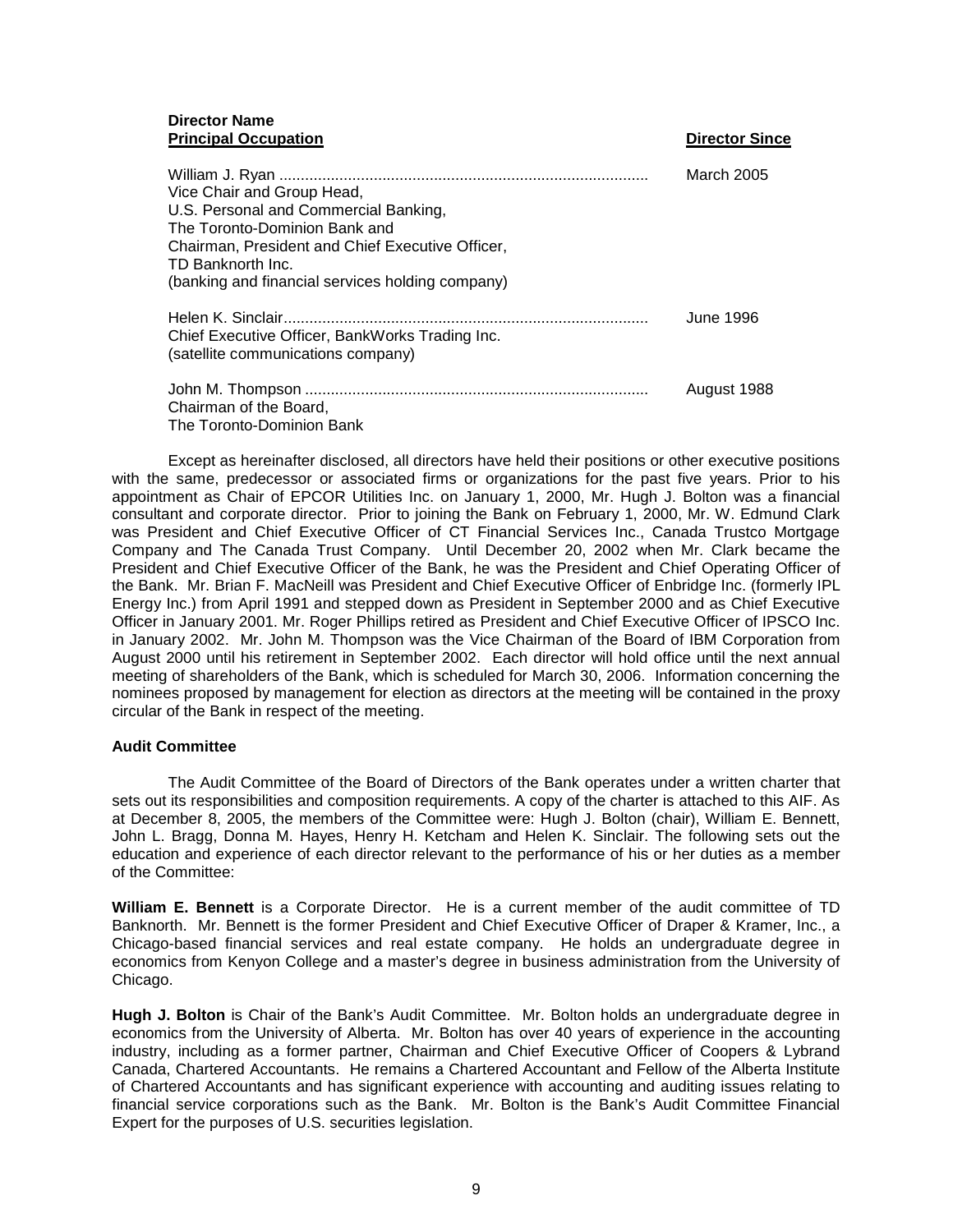**John L. Bragg** is President and Founder of Oxford Frozen Foods Limited and the owner and founder of Bragg Communications Inc. Mr. Bragg holds a Bachelor of Commerce degree and a Bachelor of Education degree from Mount Allison University.

**Donna M. Hayes** is the Publisher and Chief Executive Officer of Harlequin Enterprises Limited and is a member of its Board of Directors and the boards of a number of associated companies. Ms. Hayes holds an undergraduate degree from McGill University and has completed the professional publishing course at Stanford University and the executive management program at the Richard Ivey School at The University of Western Ontario.

**Henry H. Ketcham** is the Chairman of the Board, President and Chief Executive Officer of West Fraser Timber Co. Ltd. Mr. Ketcham holds an undergraduate degree from Brown University and has completed the Program for Management Development at Harvard Business School.

**Helen K. Sinclair** is the founder and Chief Executive Officer of BankWorks Trading Inc. and is a member of its Board of Directors. Ms. Sinclair holds an undergraduate degree from York University and a master's degree from the University of Toronto, both in economics. She is a graduate of the Advanced Management Program of the Harvard Business School.

 On December 9, 2004, the Canadian securities regulators issued an MRRS decision document exempting the Bank from one of the director independence tests prescribed under Multilateral Instrument 52-110 – *Audit Committees*. Amendments to the Instrument, which became effective June 30, 2005, make it unnecessary for the Bank to continue to rely on the relief granted by the decision document. From March 23, 2005 (the date of the Bank's annual shareholder meeting) until June 30, 2005, the Bank relied on the exemption granted under the decision document to permit Mr. Hugh Bolton to sit on the Bank's Audit Committee. The Bank's Corporate Governance Committee has determined that Mr. Bolton is independent under the current Instrument.

The Committee charter requires all members to be financially literate or be willing and able to acquire the necessary knowledge quickly. Financially literate means the ability to read and understand financial statements that present a breadth and level of complexity of accounting issues that are generally comparable to the breadth and complexity of the issues that can reasonably be expected to be raised by the Bank's financial statements. The Bank believes all of the current members of the Committee are financially literate.

In addition, the Committee charter contains independence requirements applicable to each member and each member currently meets those requirements. Specifically, the charter provides that no member of the Committee may be an officer or retired officer of the Bank and every member shall be independent of the Bank within the meaning of all applicable laws, rules and regulations and any other relevant consideration, including laws, rules and regulations particularly applicable to audit committee members.

The Committee has in place a policy to restrict the provision of non-audit services by the shareholders' auditors. Any such services must be permitted services and must be pre-approved by the Committee pursuant to the policy. The Committee also pre-approves the audit services and the fees to be paid. Additional information regarding audit and non-audit services, together with the fees paid to the shareholders' auditors in the last three fiscal years, can be found on page 70 of the Annual Report.

#### **Executive Officers of the Bank**

As at December 8, 2005, executive officers of the Bank are Messrs. W. Edmund Clark, Robert E. Dorrance, Bharat B. Masrani, William J. Ryan, Fredric J. Tomczyk, Bernard T. Dorval, William H. Hatanaka, Timothy D. Hockey, Ms. Colleen Johnston, Mr. Robert F. MacLellan and Ms. Andrea Rosen (on leave).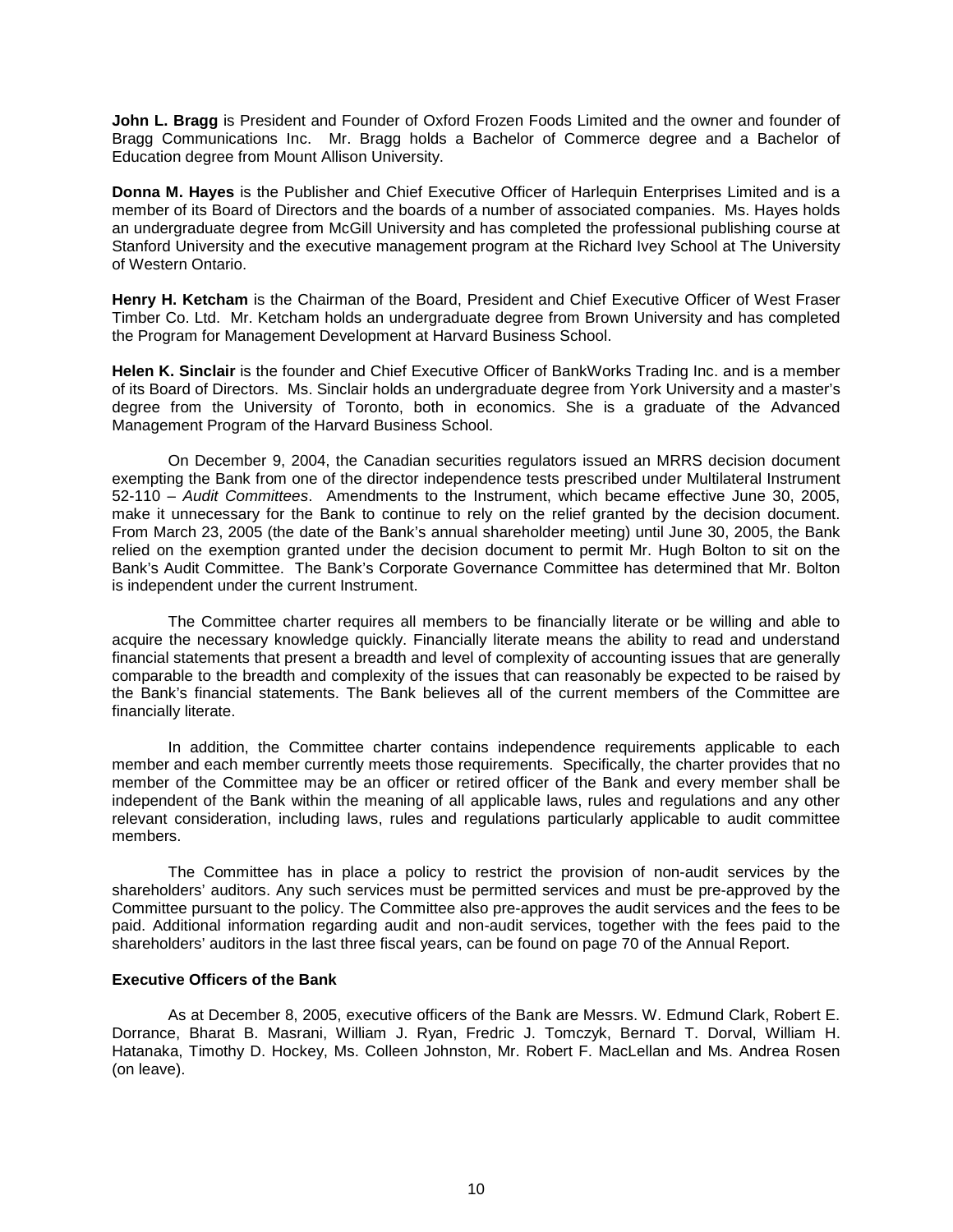## **Shareholdings of Directors and Executive Officers**

To the knowledge of the Bank, as at November 24, 2005, the directors and executive officers of the Bank as a group beneficially owned, directly or indirectly, or exercised control or direction over an aggregate of 654,484 of the Bank's common shares and an aggregate of 61,188 of TD Banknorth's common shares representing 0.091% of the Bank's issued and outstanding common shares and 0.035% of TD Banknorth's issued and outstanding common shares.

#### **Additional Disclosure for Directors and Executive Officers**

To the best of our knowledge, having made due inquiry, the Bank confirms that, as at December 8, 2005:

- (i) in the last ten years, no director or executive officer of the Bank is or has been a director or officer of a company (including the Bank) that, while that person was acting in that capacity:
	- (a) was the subject of a cease trade or similar order or an order that denied the relevant company access to any exemption under securities legislation for a period of more than 30 consecutive days, except Mr. Pierre Lessard who was a director of CINAR Corporation at the time its shares were suspended from trading on the Toronto Stock Exchange for more than 30 consecutive days and were delisted from the Toronto Stock Exchange and the NASDAQ due to the inability of CINAR Corporation to meet continued listing requirements;
	- (b) was subject to an event that resulted, after the director or executive officer ceased to be a director or executive officer, in the company being the subject of a cease trade or similar order or an order that denied the relevant company access to any exemption under securities legislation, for a period of more than 30 consecutive days; or
	- (c) within a year of the person ceasing to act in that capacity, became bankrupt, made a proposal under any legislation relating to bankruptcy or insolvency or was subject to or instituted any proceedings, arrangement or compromise with creditors or had a receiver, receiver manager or trustee appointed to hold its assets, except Mr. Marshall Cohen who ceased to be a director of Haynes International Inc. within twelve months prior to Haynes International Inc. filing for relief under Chapter 11 of the United States Bankruptcy Code in March 2004; and who is currently a director of Collins & Aikman Corp. which filed for relief under Chapter 11 of the United States Bankruptcy Code in May 2005;
- (ii) in the last ten years, no director or executive officer of the Bank has become bankrupt, made a proposal under any legislation relating to bankruptcy or insolvency, or become subject to or instituted any proceedings, arrangement or compromise with creditors, or had a receiver, receiver manager or trustee appointed to hold the assets of the director or executive officer; and
- (iii) no director or executive officer of the Bank has been subject to any penalties or sanctions imposed by a court relating to securities legislation or by a securities regulatory authority or has entered into a settlement agreement with a securities regulatory authority or has been subject to any other penalties or sanctions imposed by a court or regulatory body that would likely be considered important to a reasonable investor in making an investment decision.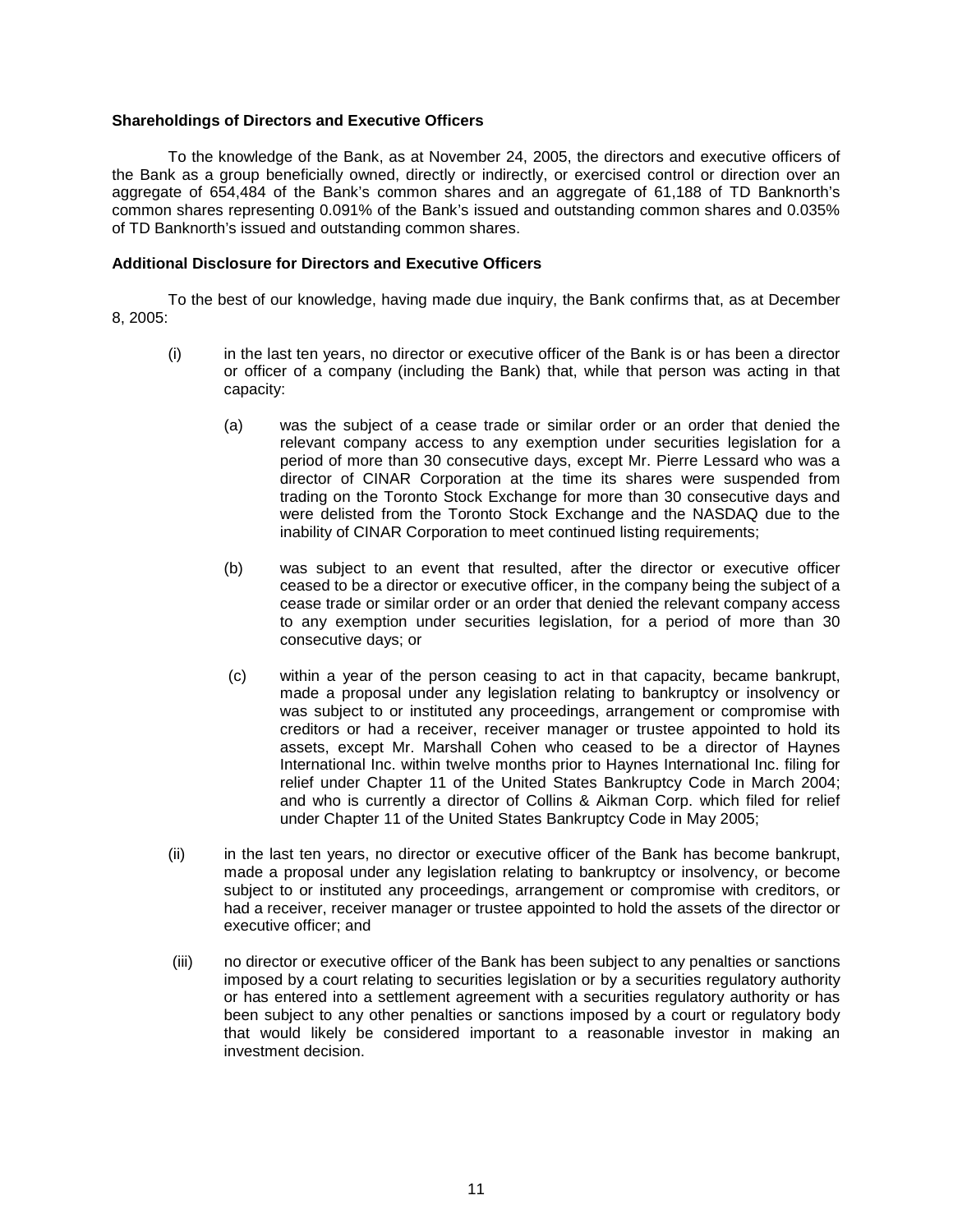## **LEGAL PROCEEDINGS**

The Bank and its subsidiaries are engaged in various legal actions arising in the ordinary course of business, many of which are loan-related. None of this litigation individually or in the aggregate, however, is expected to have a material adverse effect on the consolidated financial position or results of operations of the Bank.

During the third quarter 2005, the Bank added approximately \$365 million (U.S. \$300 million) to its contingent litigation reserves for Enron-related claims, to bring the total reserve for this matter to approximately \$665 million. The two principal legal actions regarding Enron to which the Bank is a party are the securities class action and the bankruptcy proceeding. The Bank believes it is prudent to increase the reserve to this level; however, it is possible that additional reserves above this level could be required. Additional reserves, if required, cannot be reasonably determined for many reasons, including that other settlements are not generally appropriate for comparison purposes, the lack of consistency in other settlements and the difficulty in predicting the future actions of other parties to the litigation. Subsequently, the Bank agreed to settle the bankruptcy court claims in this matter for approximately \$160 million.

## **INTEREST OF MANAGEMENT AND OTHERS IN MATERIAL TRANSACTIONS**

To the best of our knowledge, the Bank confirms that, as at December 8, 2005 there were no directors or executive officers of the Bank or any associate or affiliate of a director or executive officer of the Bank with a material interest in any transaction within the three most recently completed financial years or during the current financial year that has materially affected or will materially affect the Bank.

#### **TRANSFER AGENTS AND REGISTRARS**

#### **Transfer Agent**

CIBC Mellon Trust Company P.O. Box 7010 Adelaide Street Postal Station Toronto, Ontario M5C 2W9

(800) 387-0825 (416) 643-5500 www.cibcmellon.com or inquiries@cibcmellon.com

#### **Co-transfer Agent and Registrar**

Mellon Investor Services LLC P.O. Box 3315 South Hackensack, New Jersey 07606

or

480 Washington Boulevard Jersey City, New Jersey 07310

(866) 233-4836 (201) 680-6578 www.melloninvestor.com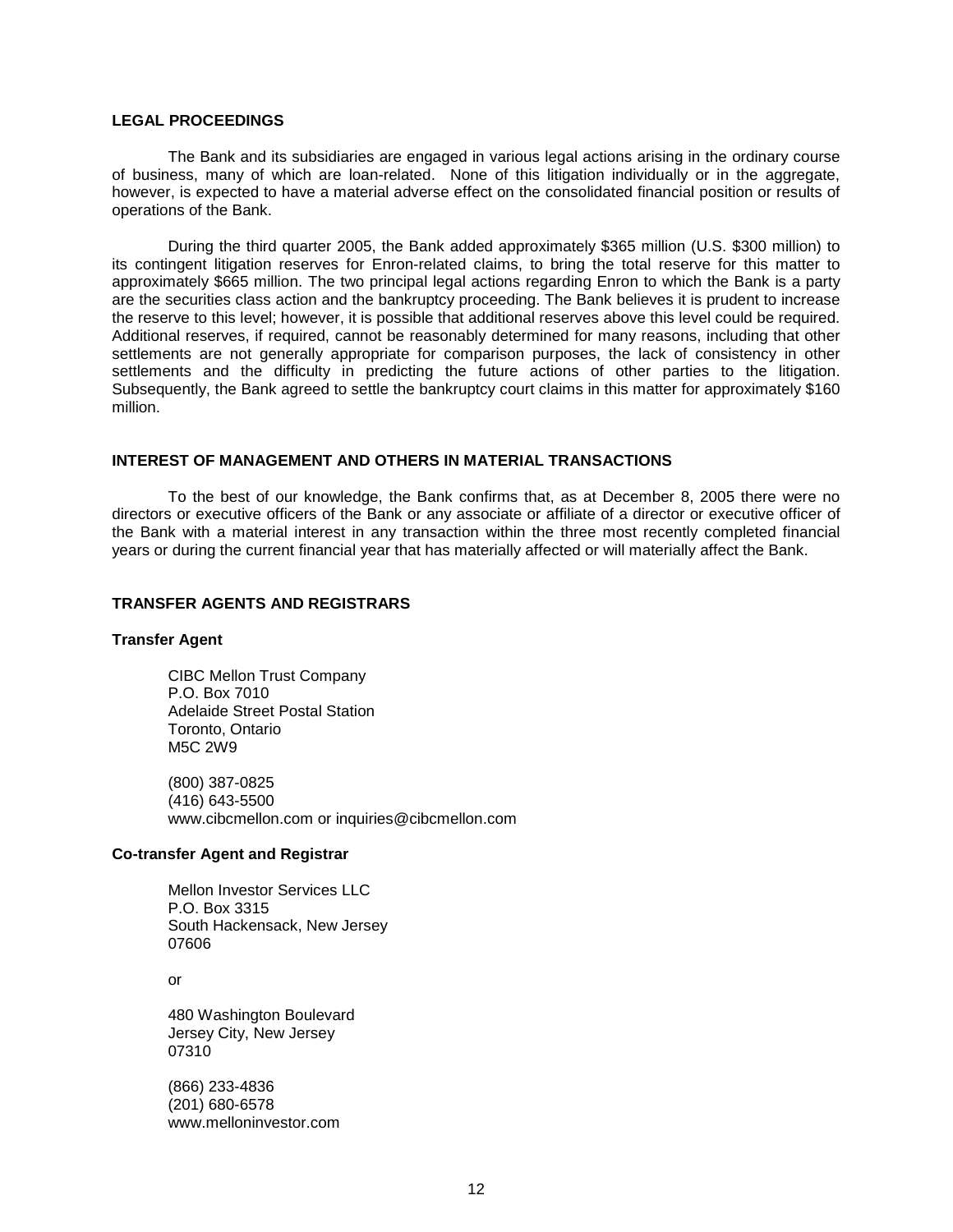## **Shareholder Service Agent in Japan**

Mizuho Trust & Banking Co., Ltd. 1-17-7, Saga, Koto-ku Tokyo, Japan 135-8722

## **MATERIAL CONTRACTS**

Except for contracts entered into by the Bank in the ordinary course of business or otherwise disclosed herein, the only material contracts entered into by the Bank within the most recently completed financial year are the following:

- 1. On June 22, 2005, Ameritrade Holding Corporation entered into an Agreement of Sale and Purchase with the Bank pursuant to which Ameritrade agreed to purchase from TD all of the capital stock of TD Waterhouse Group, Inc., a wholly-owned subsidiary of the Bank, in exchange for 193,600,000 shares of common stock, par value US\$0.01 per share, of Ameritrade and US\$20,000 in cash. The shares of Ameritrade common stock represent approximately 32% of the outstanding shares of Ameritrade after giving effect to the transaction. In connection with the acquisition, Ameritrade will change its name to TD Ameritrade at the completion of the transaction.
- 2. On October 28, 2005, Ameritrade and the Bank entered into Amendment No. 1 to the Agreement of Sale and Purchase dated June 22, 2005. The parties amended the Agreement of Sale and Purchase to increase the number of shares of common stock comprising the stock consideration from 193,600,000 to 196,300,000 to reflect the intent of the parties that the stock consideration represent, as of the signing of the Sale and Purchase Agreement and after giving effect to the issuance of the Stock Consideration in the Sale and Purchase Agreement, 32% of the diluted shares outstanding of Ameritrade.
- 3. On June 22, 2005, Ameritrade, the Bank and J. Joe Ricketts and certain of his affiliates entered into a Stockholders Agreement. The Stockholders Agreement sets forth certain governance arrangements and contains various provisions relating to stock ownership, voting and other matters. The Stockholders Agreement also contemplates changes to the Ameritrade's certificate of incorporation and bylaws to give effect to and facilitate the provisions contained in the Stockholders Agreement. In addition, the Stockholders Agreement provides that following consummation of the share purchase, pursuant to the Agreement of Sale and Purchase described above, the Bank will commence a cash tender offer pursuant to which the Bank will offer to purchase a number of shares of TD Ameritrade common stock such that, upon successful completion of the offer, the Bank will own 39.9% of the outstanding TD Ameritrade common stock. While J. Joe Ricketts is also permitted under the Stockholders Agreement to participate in this tender offer, he has informed Ameritrade that he does not intend to participate in the tender offer as a co-bidder.
- 4. On June 22, 2005, the Bank entered into a Voting Agreement with each of J. Joe Ricketts and certain of his affiliates, entities affiliated with TA Associates and entities affiliated with Silver Lake Partners, who collectively beneficially own approximately 34% of the outstanding shares of Ameritrade common stock, pursuant to which each party agreed to vote such party's shares of Ameritrade common stock in favour of the issuance of Ameritrade common stock in the share purchase described above and the related matters submitted for the approval of the Ameritrade stockholders and against competing proposals unless Ameritrade has effected a change in recommendation with respect to the transaction as permitted under Agreement of Sale and Purchase.
- 5. On July 11, 2005, TD Banknorth Inc. and Hudson United Bancorp announced that they had entered into an Agreement and Plan of Merger, dated July 11, 2005 which sets forth the terms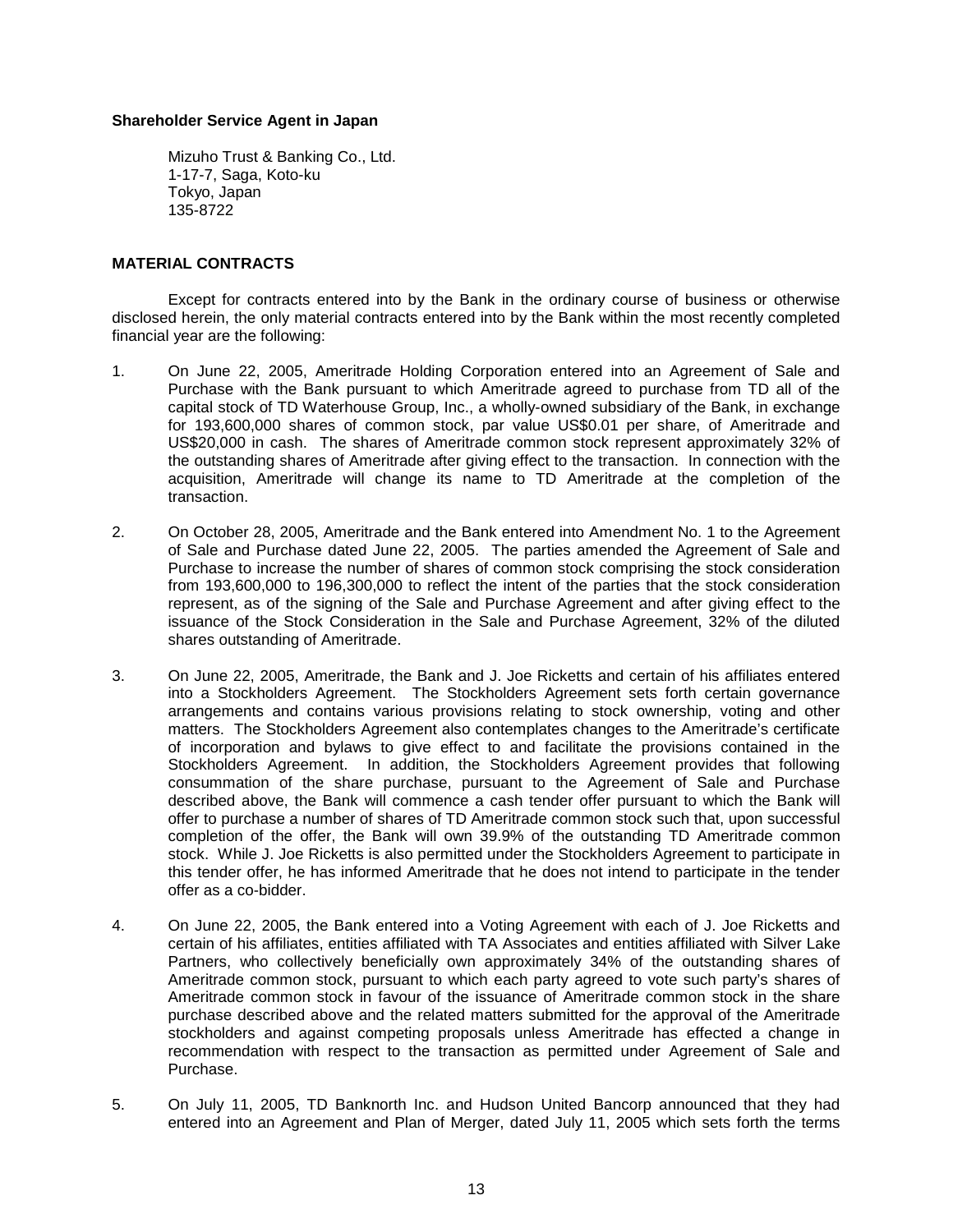and conditions pursuant to which Hudson United will be merged with and into TD Banknorth. Under the terms of the Agreement, Hudson United shareholders will have the right, subject to proration, to elect to receive cash and/or TD Banknorth common stock, in either case having a value equal to US\$21.07 plus the product of 0.7247 times the average closing price of the TD Banknorth common stock during a ten-trading day period ending on the fifth trading day before the closing date. Based upon a closing stock price of TD Banknorth on July 11, 2005, the deal is valued at US\$42.78 per share and the aggregate merger consideration of US\$1.9 billion consists of approximately 51% TD Banknorth common stock and 49% cash. The cash for the transaction will be financed through TD Banknorth's sale of approximately 29.6 million shares of TD Banknorth common stock to the Bank at a price of US\$31.79 per share.

Copies of these material contracts are available on SEDAR at www.sedar.com. You may obtain a free copy of the Ameritrade proxy statement, as well as other filings containing information about Ameritrade and the Bank, free of charge, at the SEC's Internet site: www.sec.gov. You may also obtain a free copy of the registration statement relating to the Hudson United transaction and any other relevant documents filed with the SEC, including the joint proxy statement/prospectus that is part of the registration statement, free of charge, at the SEC's Internet site.

## **INTERESTS OF EXPERTS**

#### **Names of Experts**

The Consolidated Financial Statements of the Bank for the year ended October 31, 2005 included in the Bank's 2005 Annual Report filed under National Instrument 51-102 Continuous Disclosure (NI 51- 102), portions of which are incorporated by reference in this AIF, have been audited by Ernst & Young LLP and PricewaterhouseCoopers LLP.

Further, the proxy statement/prospectus relating to the Bank's acquisition of 51% of the outstanding shares of Banknorth Group, Inc., filed under NI 51-102, describes or includes: fairness opinions of Keefe, Bruyette & Woods, Inc. and Lehman Brothers Inc.; the audit report of Ernst & Young LLP and PricewaterhouseCoopers LLP covering the consolidated financial statements of the Bank for the year ended October 31, 2003; and legal opinions of Elias, Matz, Tiernan & Herrick L.L.P., Simpson Thacher & Bartlett LLP and Osler, Hoskin & Harcourt LLP.

# **Interests of Experts**

To the best of our knowledge, at the relevant time, Keefe, Bruyette & Woods, Inc., Lehman Brothers Inc., and the respective partners, counsel and associates of each of Elias, Matz, Tiernan & Herrick L.L.P., Simpson Thacher & Bartlett LLP and Osler, Hoskin & Harcourt LLP beneficially own, directly or indirectly, less than 1% of any class of security issued by the Bank or any of its affiliates.

As of December 8, 2005, no executive officer or director of the Bank is an officer, director or employee of Keefe, Bruyette & Woods, Inc. or Lehman Brothers Inc., or is a partner, counsel or associate of Elias, Matz, Tiernan & Herrick L.L.P., Simpson Thacher & Bartlett LLP or Osler, Hoskin & Harcourt LLP. Nor, as of December 8, 2005, to the best of our knowledge, does the Bank expect to elect, appoint or employ as a director or executive officer of the Bank any director, officer or employee of Keefe, Bruyette & Woods, Inc. or Lehman Brothers Inc., or partner, counsel or associate of Elias, Matz, Tiernan & Herrick L.L.P., Simpson Thacher & Bartlett LLP or Osler, Hoskin & Harcourt LLP.

The Bank has implemented a policy governing the hiring of current or former partners, employees or consultants of the shareholders' auditors. The objectives of this policy are to ensure that the Bank's hiring practices comply with all applicable securities laws, rules and regulations and to establish procedures to be followed by the Bank's Human Resources department when considering a candidate for a position at the Bank who is currently or has previously been employed by one or more of the shareholders' auditors. From time to time, at the Bank's request, law firms provide lawyers and law students for secondment to groups in the Bank's head office and business units.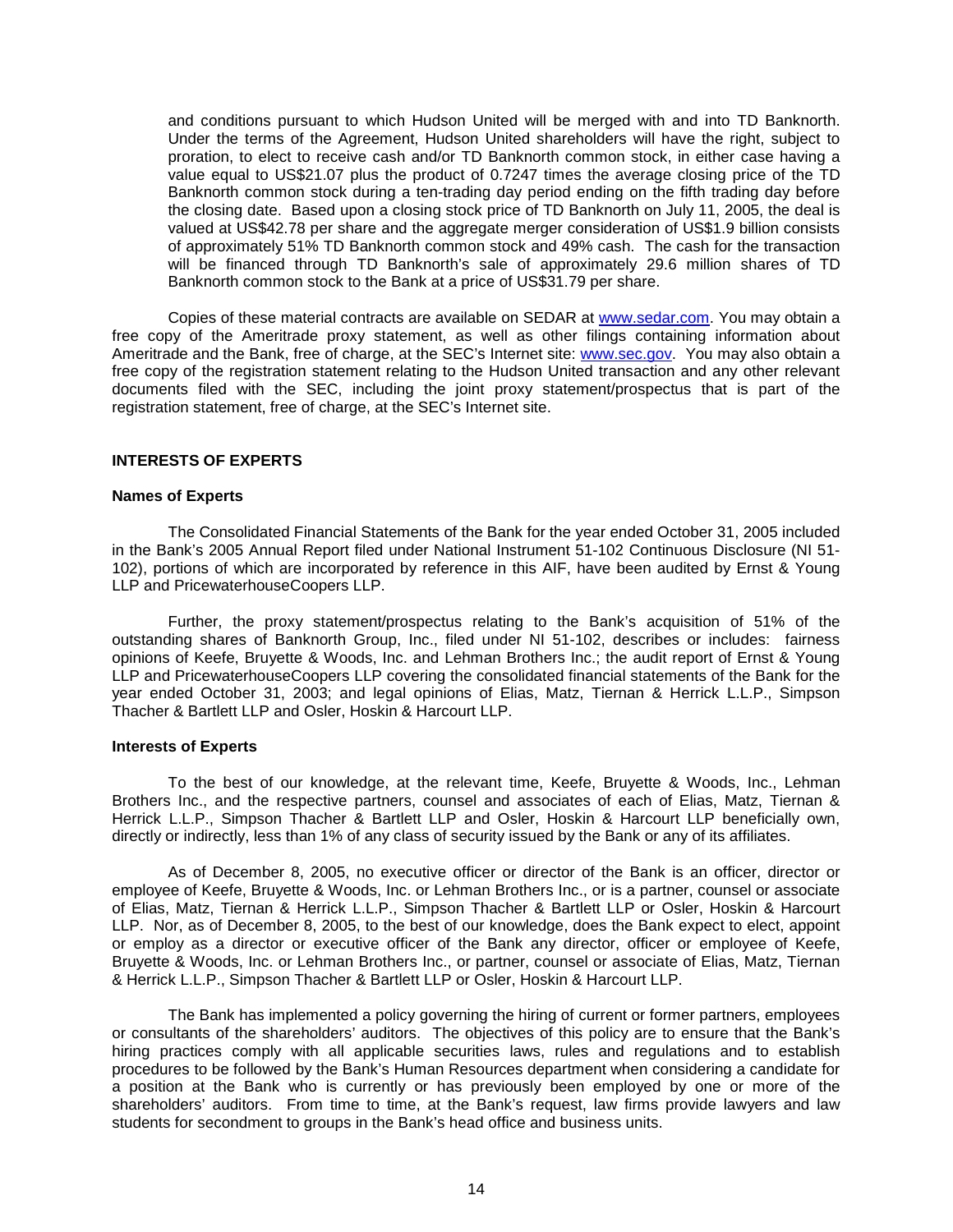# **ADDITIONAL INFORMATION**

Additional information concerning the Bank may be found on SEDAR at www.sedar.com. The Bank will provide to any person or company upon request to the Secretary of the Bank at the head office of the Bank: (a) when the securities of the Bank are in the course of distribution pursuant to a short form prospectus or a preliminary short form prospectus which has been filed in respect of a proposed distribution of its securities, (i) one copy of this Annual Information Form, together with one copy of any document, or the pertinent pages of any document, incorporated by reference in this Annual Information Form, (ii) one copy of the comparative financial statements of the Bank for its most recently completed financial year for which financial statements have been filed, together with the accompanying report of the auditors, and one copy of the most recent interim financial statements of the Bank, if any, filed for any period after the end of its most recently completed financial year, (iii) one copy of the proxy circular of the Bank in respect of its most recent annual meeting of shareholders that involved the election of directors, and (iv) one copy of any other documents that are incorporated by reference into the preliminary short form prospectus or the short form prospectus and are not required to be provided under (i) to (iii) above; or (b) at any other time, one copy of any documents referred to in (a)(i), (ii) and (iii) above, provided the Bank may require the payment of a reasonable charge if the request is made by a person or company who is not a security holder of the Bank.

Additional information, including directors' and officers' remuneration and indebtedness, principal holders of the Bank's securities, options to purchase securities and interests of insiders in material transactions, in each case if applicable, is contained in the Bank's proxy circular for its most recent annual meeting of shareholders that involved the election of directors. Additional financial information is provided in the Bank's comparative financial statements and management's discussion and analysis for its most recently completed financial year, which at the date hereof, was the year ended October 31, 2005. The Bank's comparative financial statements and management's discussion and analysis for the year ended October 31, 2005 are contained in the Annual Report.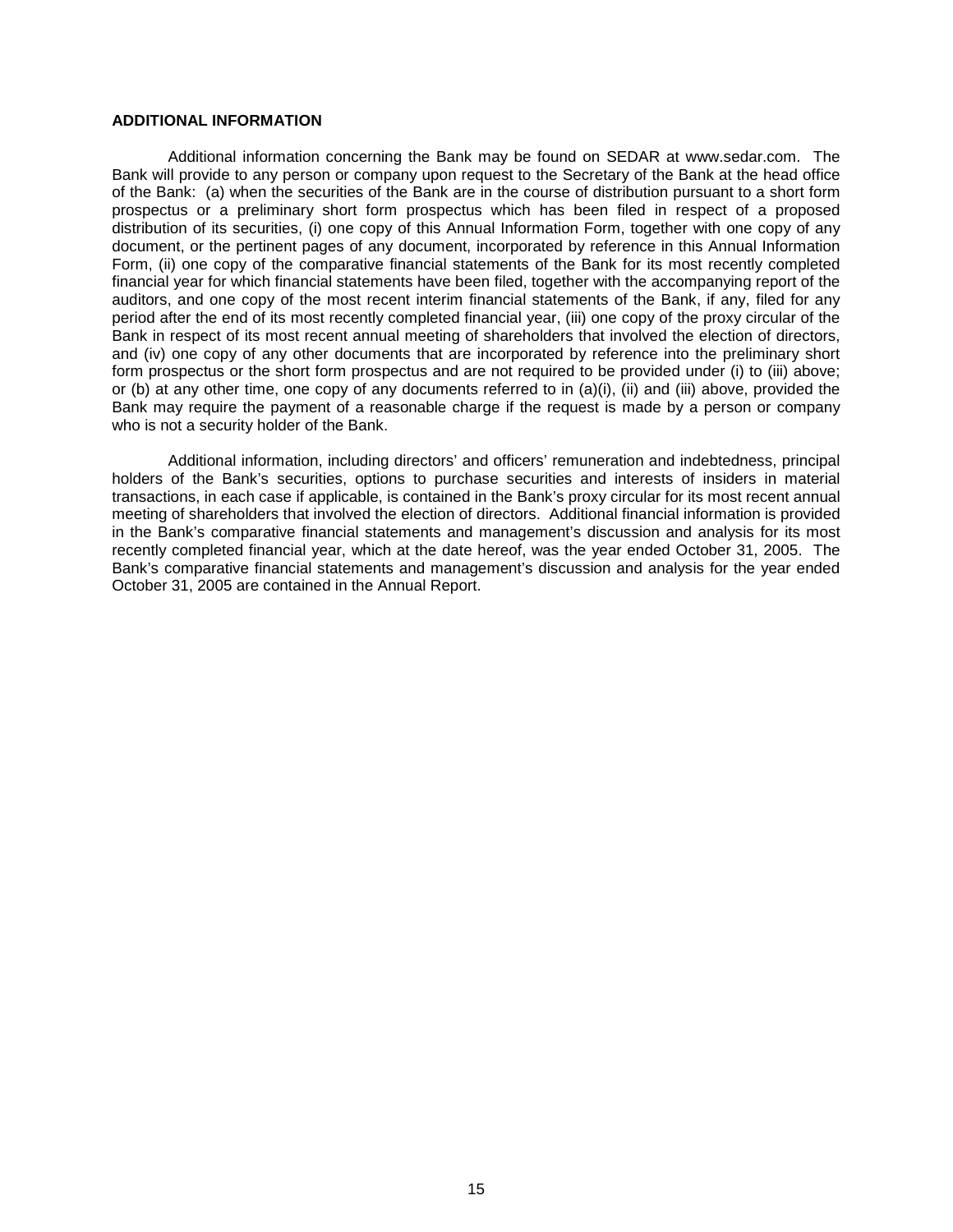# **AUDIT COMMITTEE OF THE BOARD OF DIRECTORS OF THE TORONTO-DOMINION BANK**

# **CHARTER**

# *~ ~ Supervising the Quality and Integrity of the Bank's Financial Reporting ~ ~*

*Our Main Responsibilities:* 

- $\bullet$ **overseeing of reliable, accurate and clear financial reporting to shareholders**
- $\bullet$ **overseeing internal controls - the necessary checks and balances must be in place**
- $\bullet$  **directly responsible for the selection, compensation, retention and oversight of the work of the shareholders' auditors - the shareholders' auditors report directly to the Committee**
- $\bullet$  **listening to the shareholders' auditors, internal auditor and the chief compliance officer, and evaluating the effectiveness and independence of each**
- $\bullet$  **overseeing the establishment and maintenance of processes that ensure the Bank is in compliance with the laws and regulations that apply to it as well as its own policies**
- $\bullet$  **acting as the audit committee and conduct review committee for certain subsidiaries of the Bank that are federally-regulated financial institutions and insurance companies;**
- $\bullet$  **receiving reports on and approving, if appropriate, certain transactions with related parties**

#### *Independence is Key:*

- **our Committee is composed entirely of independent directors**
- **we meet regularly without management present**
- **we have the authority to engage independent advisors, paid for by the Bank, to help us make the best possible decisions on the financial reporting, accounting policies and practices, disclosure practices, and internal controls of the Bank**

# *Composition and Independence, Financial Literacy and Authority*

The Committee shall be composed of members of the Board of Directors in such number as is determined by the Board with regard to the by-laws of the Bank, applicable laws, rules and regulations and any other relevant consideration, subject to a minimum requirement of three directors. In this charter, "Bank" means The Toronto-Dominion Bank on a consolidated basis.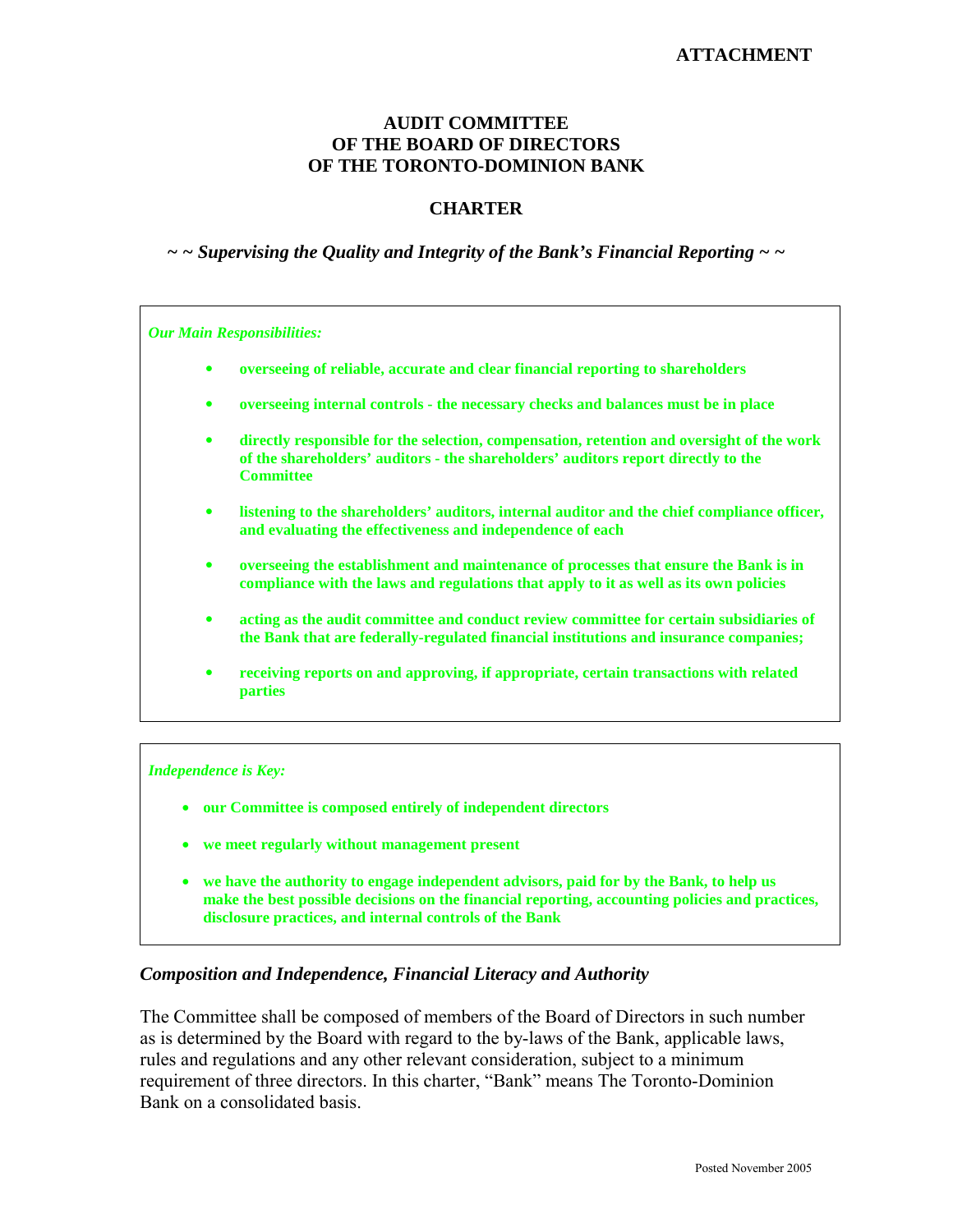To facilitate open communication between the Audit Committee and the Risk Committee, the Chair of the Audit Committee shall either be a member of the Risk Committee or be entitled to receive notice of and attend as an observer each meeting of the Risk Committee and to receive the materials for each meeting of the Risk Committee. The Chair of the Risk Committee shall either be a member of the Audit Committee or be entitled to receive notice of and attend as an observer each meeting of the Audit Committee and to receive the materials for each meeting of the Audit Committee.

No member of the Committee may be an officer or retired officer of the Bank. Every member of the Committee shall be independent of the Bank within the meaning of all applicable laws, rules and regulations including those particularly applicable to audit committee members and any other relevant consideration as determined by the Board of **Directors** 

The members of the Committee shall be appointed by the Board and shall serve until their successors are duly appointed. A Chair will be appointed by the Board, failing which the members of the Committee may designate a Chair by majority vote. The Committee may from time to time delegate to its Chair certain powers or responsibilities that the Committee itself may have hereunder.

In addition to the qualities set out in the Position Description for Directors, all members of the Committee should be financially literate or be willing and able to acquire the necessary knowledge quickly. Financially literate means the ability to read and understand financial statements that present a breadth and level of complexity of accounting issues that are generally comparable to the breadth and complexity of the issues that can reasonably be expected to be raised by the Bank's financial statements. At least one member of the Committee shall have a background in accounting or related financial management experience which would include any experience or background which results in the individual's financial sophistication, including being or having been an auditor, a Chief Executive Officer or other senior officer with financial oversight responsibilities.

In fulfilling the responsibilities set out in this Charter, the Committee has the authority to conduct any investigation and access any officer, employee or agent of the Bank appropriate to fulfilling its responsibilities, including the shareholders' auditors of the Bank. The Audit Committee may obtain advice and assistance from outside legal, accounting or other advisors as the Audit Committee deems necessary to carry out its duties and may retain and determine the compensation to be paid by the Bank for such independent counsel or outside advisor in its sole discretion without seeking Board approval.

Committee members will enhance their familiarity with financial, accounting and other areas relevant to their responsibilities by participating in educational sessions or other opportunities for development.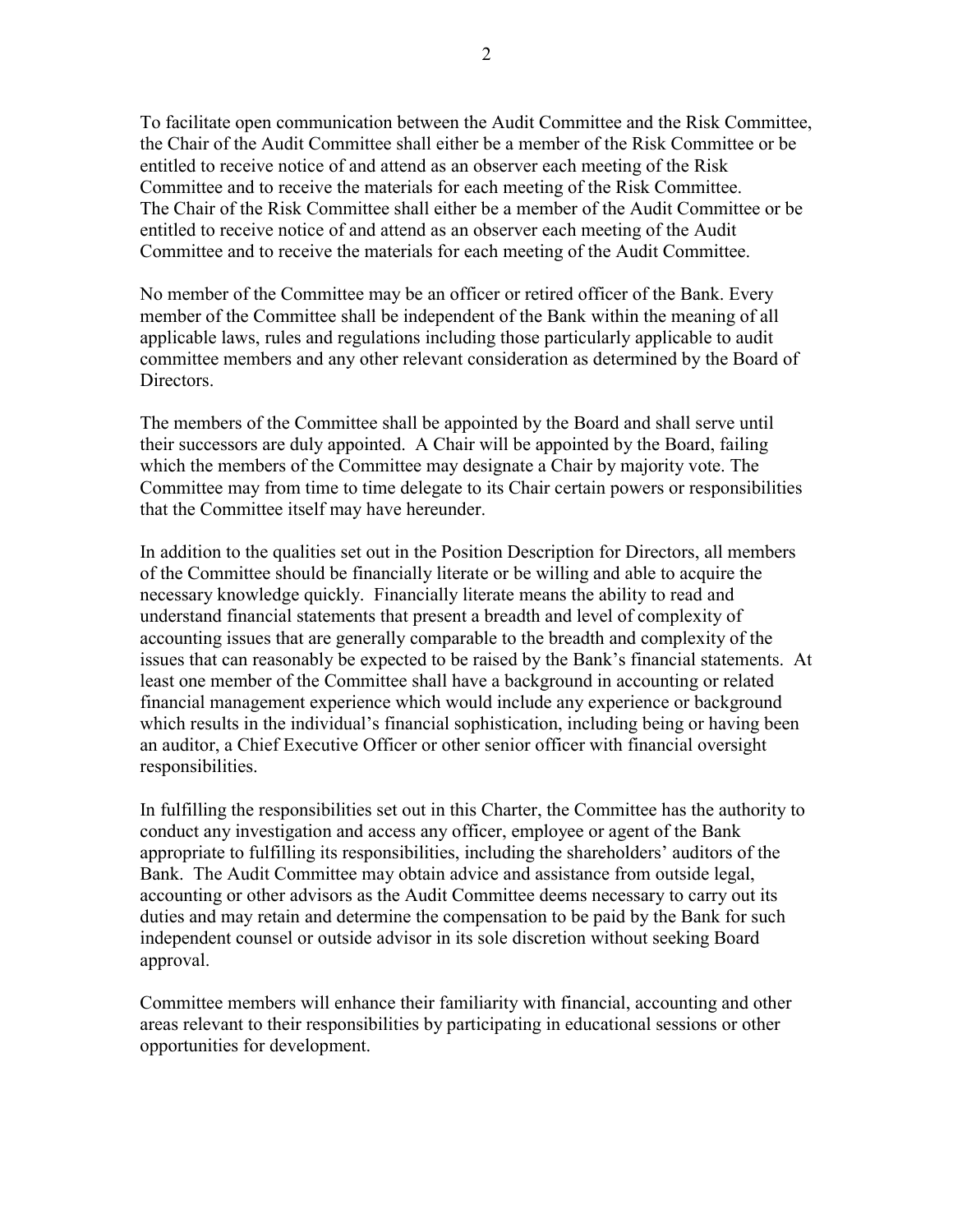# *Meetings*

The Committee shall meet at least four times annually, or more frequently as circumstances dictate. The Committee should meet with the shareholders' auditors and management quarterly to review the Bank's financial statements consistent with the section entitled "Financial Reporting" below. The Committee should dedicate a portion of each of its regularly scheduled quarterly meetings to meeting separately with each of the Chief Financial Officer, the Chief Auditor and the shareholders' auditors and to meeting on its own without members of management or the shareholders' auditors. Annually, the Committee shall meet jointly with the Risk Committee and The Office of the Superintendent of Financial Institutions ("OSFI") to review and discuss the results of OSFI's annual supervisory examination of the Bank.

# *Specific Duties and Responsibilities*

# *Financial Reporting*

The Committee shall be responsible for the oversight of reliable, accurate and clear financial reporting to shareholders, including reviewing the Bank's annual and interim financial statements and management's discussion and analysis, prior to approval by the Board and release to the public, and reviewing, as appropriate, releases to the public of significant material non-public financial information of the Bank. Such review of the financial reports of the Bank shall include, where appropriate but at least annually discussion with management and the shareholders' auditors of significant issues regarding accounting principles, practices, and significant management estimates and judgments.

The Committee shall review earnings press releases and satisfy itself that adequate procedures are in place for the review of the Bank's public disclosure of financial information extracted or derived from the Bank's financial statements, other than the public disclosure in the Bank's annual and interim financial statements and MD&A, and must periodically assess the adequacy of those procedures.

# *Financial Reporting Process*

The Committee shall support the Board in its oversight of the financial reporting process of the Bank including:

• working with management, the shareholders' auditors and the internal audit department to review the integrity of the Bank's financial reporting processes;

• reviewing the process relating to and the certifications of the Chief Executive Officer and the Chief Financial Officer on the integrity of the Bank's quarterly and annual consolidated financial statements and other disclosure documents as required;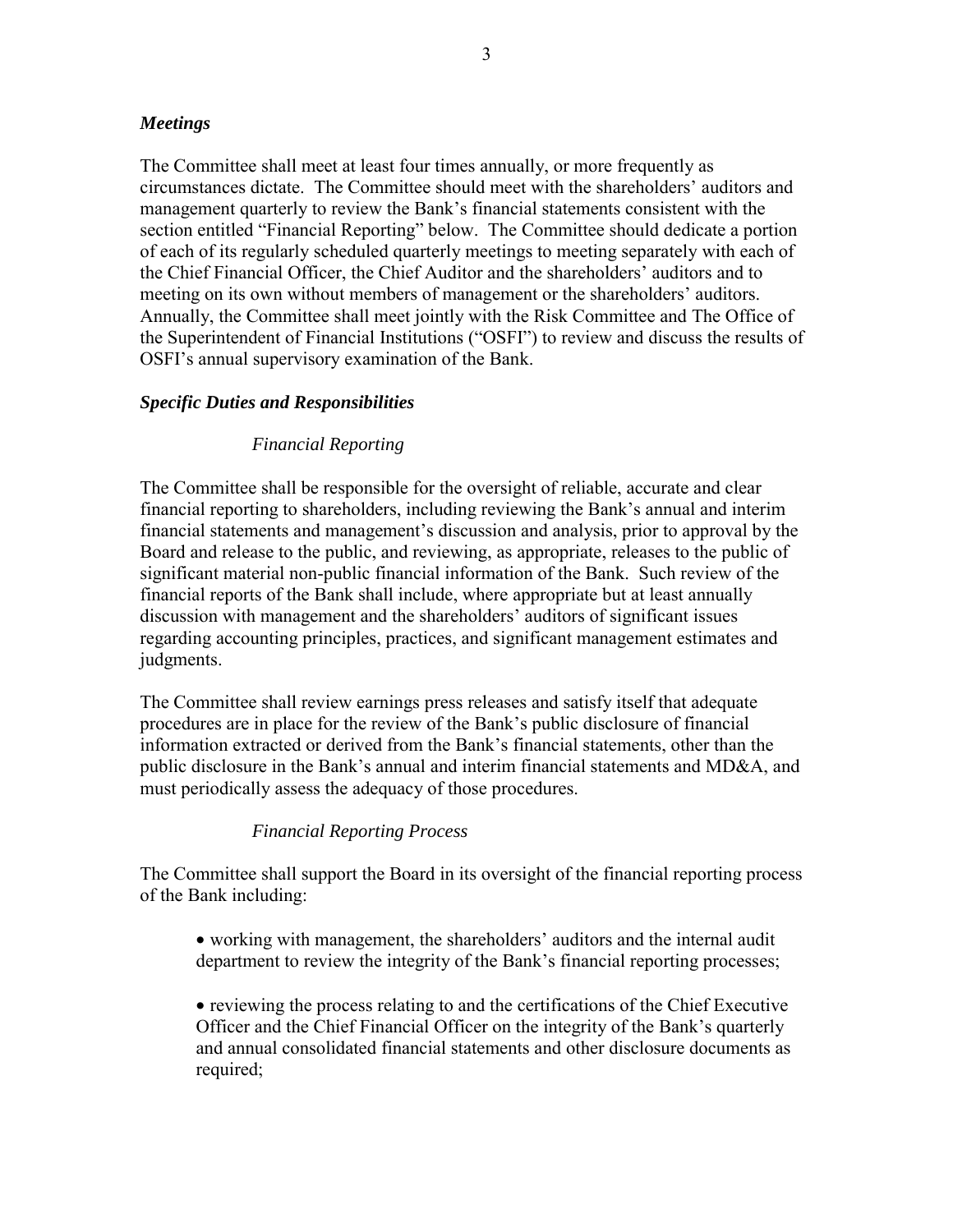• considering the key accounting policies of the Bank and key estimates and judgments of management and discussing such matters with management and/or the shareholders' auditors;

• keeping abreast of trends and best practices in financial reporting including considering, as they arise, topical issues such as the use of variable interest entities and off-balance sheet reporting, and their application to the Bank;

• reviewing with the shareholders' auditors and management significant accounting principles and policies and all critical accounting policies and practices used and any significant audit adjustments made;

• considering and approving, if appropriate, major changes to the Bank's accounting and financial reporting and policies as suggested by the shareholders' auditors, management, or the internal audit department; and

• establishing regular systems of reporting to the Committee by each of management, the shareholders' auditors and the internal audit department regarding any significant judgments made in management's preparation of the financial statements and any significant difficulties encountered during the course of the review or audit, including any restrictions on the scope of work or access to required information.

*The Audit Committee's Role in the Financial Reporting Process* 

The shareholders' auditors are responsible for planning and carrying out, in accordance with professional standards, an audit of the Bank's annual financial statements and reviews of the Bank's quarterly financial information. Management of the Bank is responsible for the preparation, presentation and integrity of the Bank's financial statements and for maintaining appropriate accounting and financial reporting principles and policies and internal controls and procedures designed to ensure compliance with accounting standards and applicable laws and regulations. The Audit Committee oversees the financial reporting process at the Bank and receives quarterly reporting regarding the process undertaken by management and the results of the shareholders' auditors' review. It is not the duty of the Audit Committee to plan or conduct audits, or to determine that the Bank's financial statements are complete, accurate and in accordance with GAAP.

# *Internal Controls*

The Committee shall be responsible for overseeing the establishment and maintenance of internal controls of the Bank, including:

• requiring management to implement and maintain appropriate systems of internal controls (including controls related to the prevention, identification and detection of fraud), and that also comply with applicable laws, regulations and guidance, including section 404 of the U.S. Sarbanes-Oxley Act;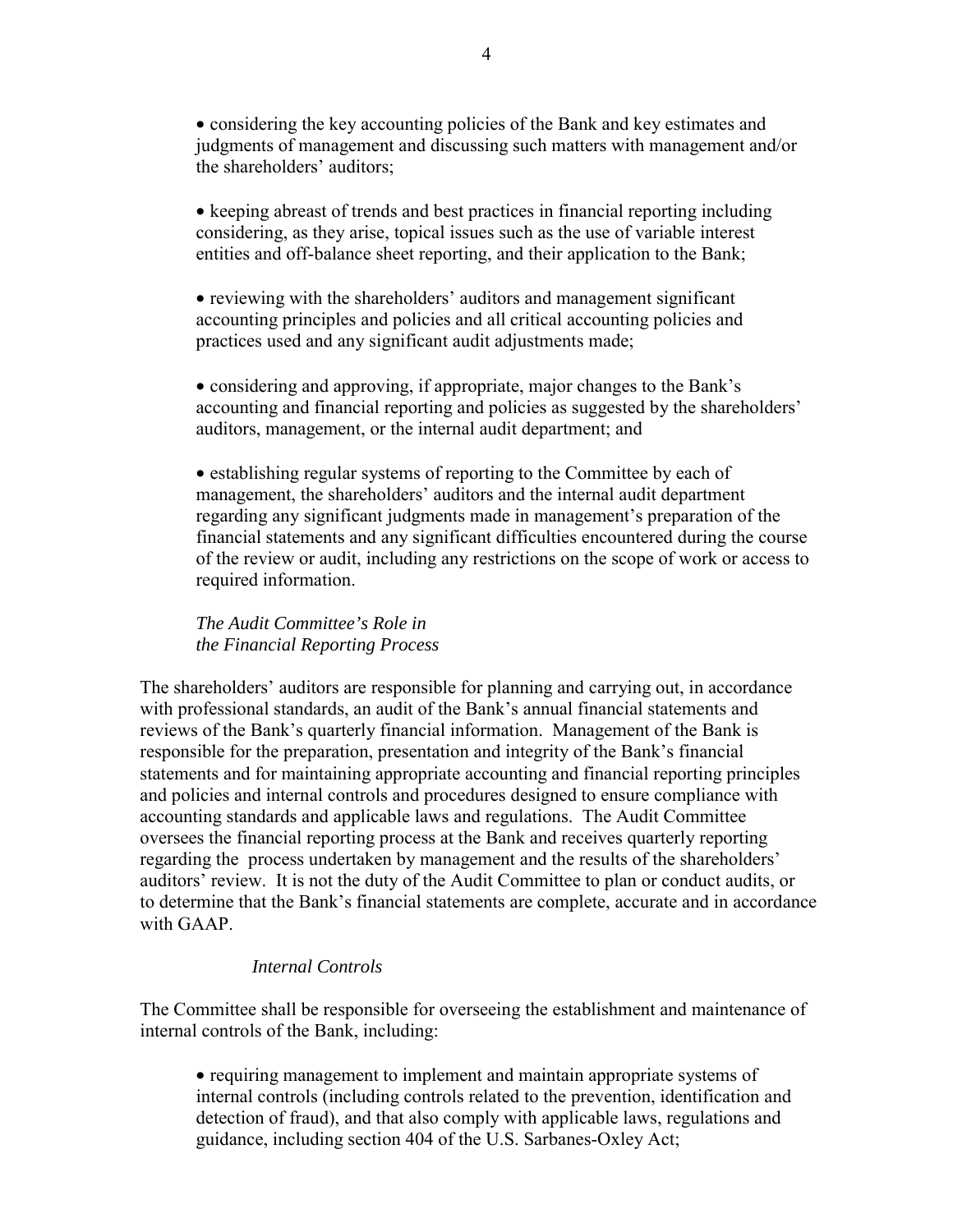• meeting with management, the Chief Auditor and the shareholders' auditors to assess the adequacy and effectiveness of the Bank's internal controls, including controls related to the prevention, identification and detection of fraud;

- receiving reports from the Risk Committee as considered necessary or desirable with respect to any issues relating to internal control procedures considered by that Committee in the course of undertaking its responsibilities; and
- reviewing reporting by the Bank to its shareholders regarding internal control over financial reporting.

# *Internal Audit Division*

The Committee shall provide oversight over the internal audit division of the Bank, including reviewing and approving the mandates of the internal audit division and the Chief Auditor at least annually. The Committee shall satisfy itself that the internal audit division has adequate resources and independence to perform its responsibilities. In addition, the Committee shall:

- review and approve the annual audit plan and any significant changes thereto;
- confirm the appointment and dismissal of the Chief Auditor of the Bank;
- at least annually assess the effectiveness of the internal audit division;
- review regular reports prepared by the Chief Auditor together with management's response and follow-up on outstanding issues, as necessary;
- provide a forum for the Chief Auditor to raise any internal audit issues or issues with respect to the relationship and interaction between the internal audit division, management, the shareholders' auditors and/or regulators; and
- review reports from the Chief Auditor regarding examinations of the Bank conducted by OSFI, and follow-up with management on the status of recommendations and suggestions, as appropriate.

# *Oversight of Shareholders' Auditors*

The Committee shall review and evaluate the performance, qualifications and independence of the shareholders' auditors including the lead partners and annually make recommendations to the Board and shareholders regarding the nomination of the shareholders' auditors for appointment by the shareholders. The Committee shall also make recommendations regarding remuneration and, if appropriate, termination of the shareholders' auditors. The shareholders' auditors shall be accountable to the Committee and the entire Board, as representatives of the shareholders, for such shareholders' auditors' review of the financial statements and controls of the Bank. In addition, the Committee shall: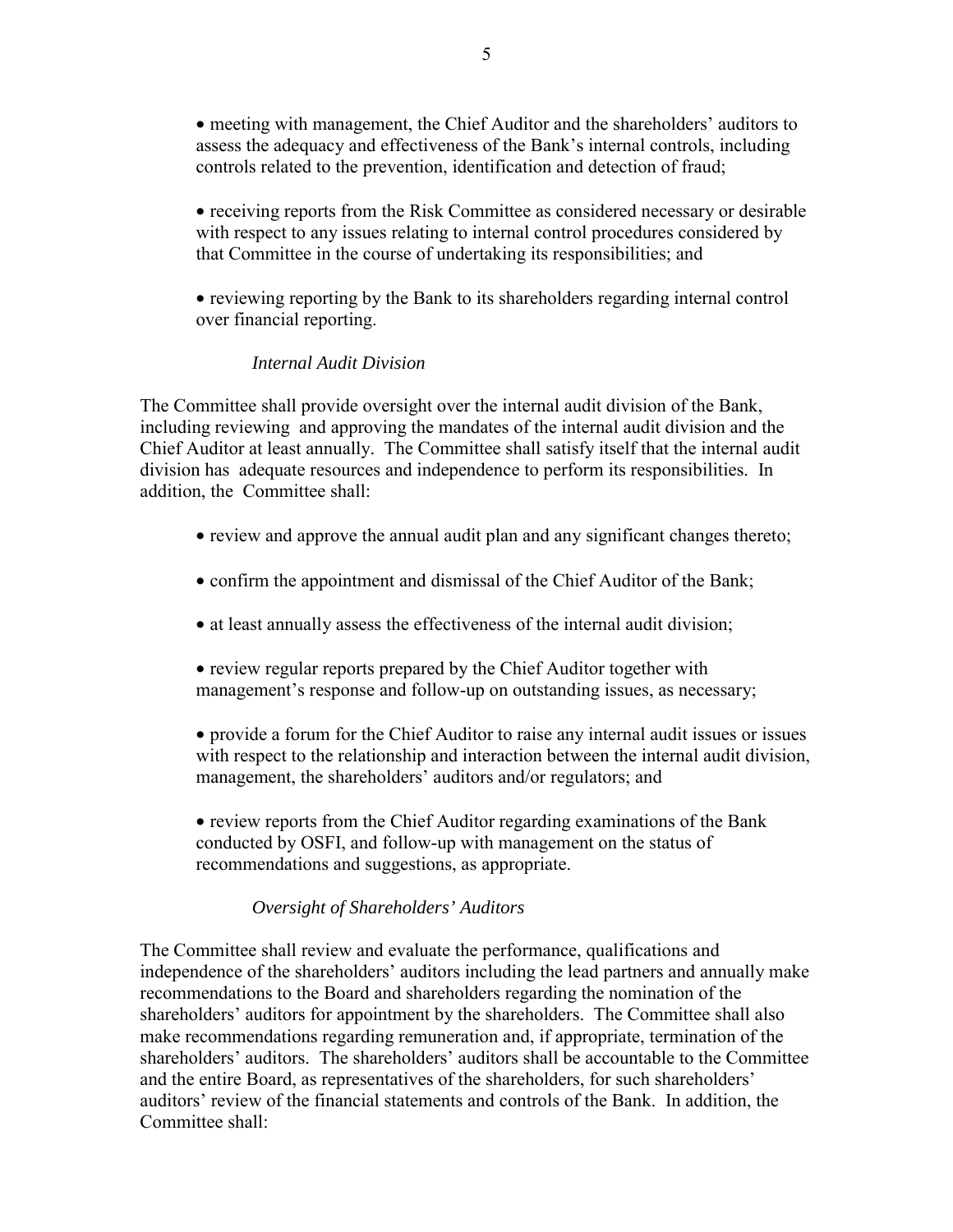• review and approve the shareholders' auditors' annual audit plans and engagement letters;

• review the shareholders' auditors' processes for assuring the quality of their audit services including any matters that may affect the audit firms' ability to serve the Bank as shareholders' auditors;

• discuss those matters that are required to be communicated by shareholders' auditors to the Committee in accordance with the standards established by the Canadian Institute of Chartered Accountants, as such matters are applicable to the Bank from time to time:

• review with the shareholders' auditors any issues that may be brought forward by them, including any audit problems or difficulties, such as restrictions on their audit activities or access to requested information, and management's responses;

• review with the shareholders' auditors the auditors' concerns, if any, about the quality, not just acceptability, of the Bank's accounting principles as applied in its financial reporting; and

• provide a forum for management and the internal and/or shareholders' auditors to raise issues regarding their relationship and interaction. To the extent disagreements regarding financial reporting are not resolved, be responsible for the resolution of such disagreements between management and the internal and/or shareholders' auditors.

# *Independence of Shareholders' Auditors*

The Committee shall oversee and assess the independence of the shareholders' auditors through various mechanisms, including:

• reviewing and approving (or recommending to the Board for approval) the audit fees and other significant compensation to be paid to the shareholders' auditors and reviewing, approving and monitoring the policy for the provision of non-audit services to be performed by the shareholders' auditors, including the pre-approval of such non-audit services in accordance with the policy;

• receiving from the shareholders' auditors, on a periodic basis, a formal written statement delineating all relationships between the shareholders' auditors and the Bank consistent with the rules of professional conduct of the Canadian provincial chartered accountants institutes or other regulatory bodies, as applicable;

• reviewing and discussing with the Board, annually and otherwise as necessary, and the shareholders' auditors, any relationships or services between the shareholders' auditors and the Bank or any factors that may impact the objectivity and independence of the shareholders' auditors;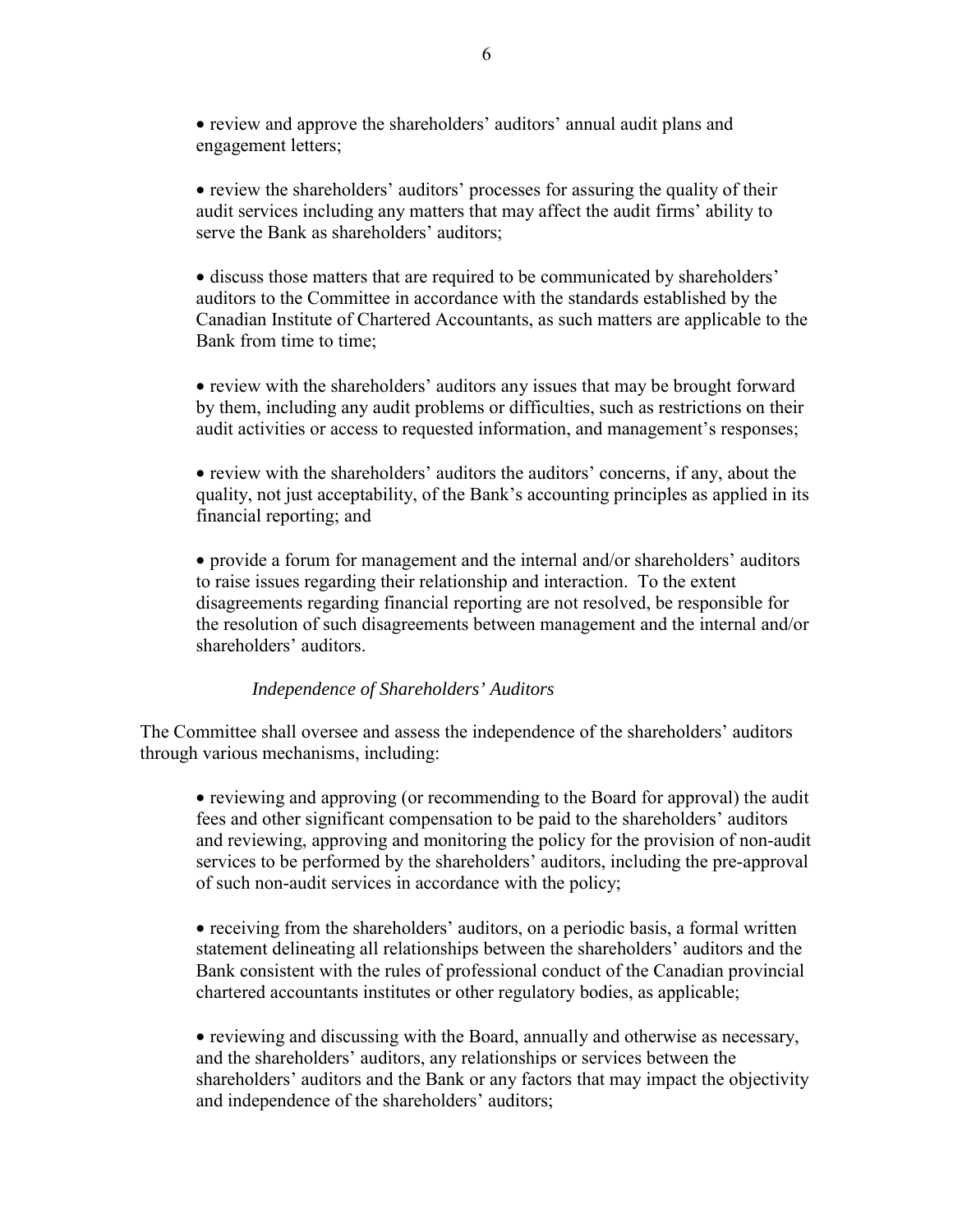• reviewing, approving and monitoring policies and procedures regarding the employment of partners, employees and former partners and employees of the present or former shareholders' auditors of the Bank as required by applicable laws; and

• reviewing, approving and monitoring other policies put in place to facilitate auditor independence, such as the rotation of members of the audit engagement team, as applicable.

# *Conduct Review and Related Party Transactions*

The Committee shall be responsible for conduct review and oversight of related party transactions (except the approval of Bank officer related party credit facilities which are reviewed by the Management Resources Committee and the approval of Bank director related party credit facilities which are reviewed by the Risk Committee, as required), including ensuring procedures and practices are established by management as required by the *Bank Act* relating to conduct review and related party transactions and monitoring compliance with those procedures and their effectiveness from time to time.

# *Business Conduct and Ethical Behaviour*

The Committee shall monitor compliance with policies in respect of ethical personal and business conduct, including the Bank's Disclosure of Information and Compliant Procedures and the Bank's code of ethical conduct and the conflicts of interest procedures included therein, including approving, where appropriate, any waiver from the Bank's code of ethical conduct to be granted for the benefit of any director or executive officer of the Bank.

# *Compliance*

The Committee shall oversee the establishment and maintenance of processes that ensure the Bank is in compliance with the laws and regulations that apply to it as well as its own policies, including:

• reviewing with management the Bank's compliance with applicable regulatory requirements and the legislative compliance management processes;

• establishing procedures in accordance with regulatory requirements for the receipt, retention and treatment of complaints received by the Bank on accounting, internal accounting controls or auditing matters, as well as for confidential, anonymous submissions by employees of concerns regarding questionable accounting or auditing matters, and receiving reports on such complaints and submissions as required under the applicable policy;

• reviewing professional pronouncements and changes to key regulatory requirements relating to accounting rules to the extent it applies to the financial reporting process of the Bank; and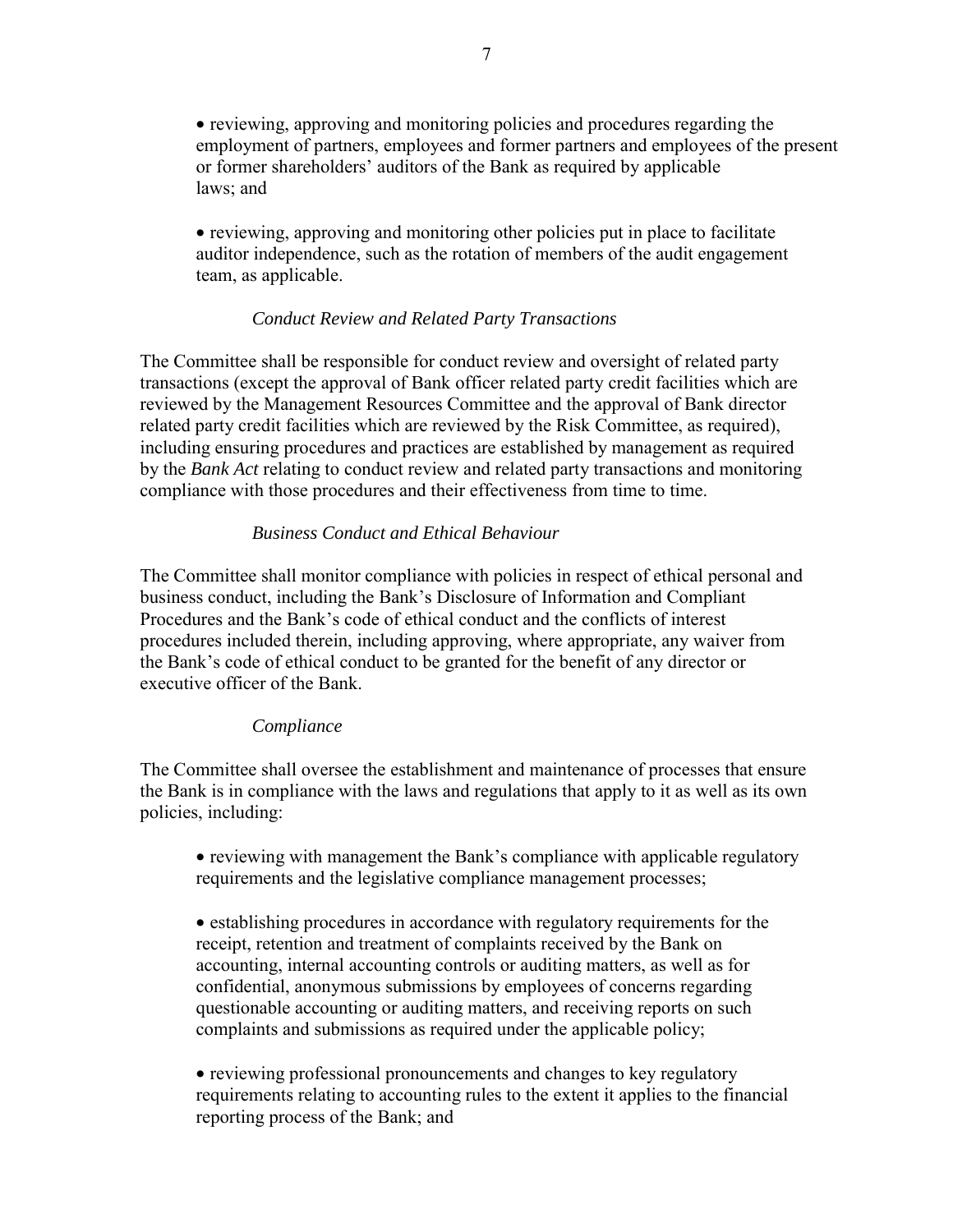• reviewing with the Bank's general counsel any legal matter arising from litigation, asserted claims or regulatory noncompliance that could have a material impact on the Bank's financial condition.

# *Compliance Department*

The Committee shall oversee the Compliance Department of the Bank and the execution of its mandate, including reviewing and approving its annual plan and any significant changes to the annual plan and/or methodology. The Committee shall satisfy itself that the Compliance Department has adequate resources and independence to perform its responsibilities. In addition, the Committee shall:

- annually review and approve the mandate of the Compliance Department and the mandate of the Chief Compliance Officer;
- confirm the appointment and dismissal of the Chief Compliance Officer of the Bank;
- at least annually assess the effectiveness of the Compliance function;
- regularly review reports prepared by the Chief Compliance Officer for the Audit Committee and follow-up on any outstanding issues; and

● provide a forum for the Chief Compliance Officer to raise any compliance issues or issues with respect to the relationship and interaction among the Compliance Department, management and/or regulators, including meeting with the Chief Compliance Officer at least four times per year and holding in camera sessions with the Chief Compliance Officer at least four times per year.

# *General*

The Committee shall have the following additional general duties and responsibilities:

• acting as the audit committee and conduct review committee for certain Canadian subsidiaries of the Bank that are federally-regulated financial institutions and insurance companies, including meeting on an annual basis with the chief actuaries of the subsidiaries of the Bank that are federally-regulated insurance companies;

• reviewing materials of relevance to the Committee with respect to certain of the Bank's publicly-traded subsidiaries, as provided by management or as requested by the Committee;

• performing such other functions and tasks as may be mandated by regulatory requirements applicable to audit committees and conduct review committees or delegated by the Board;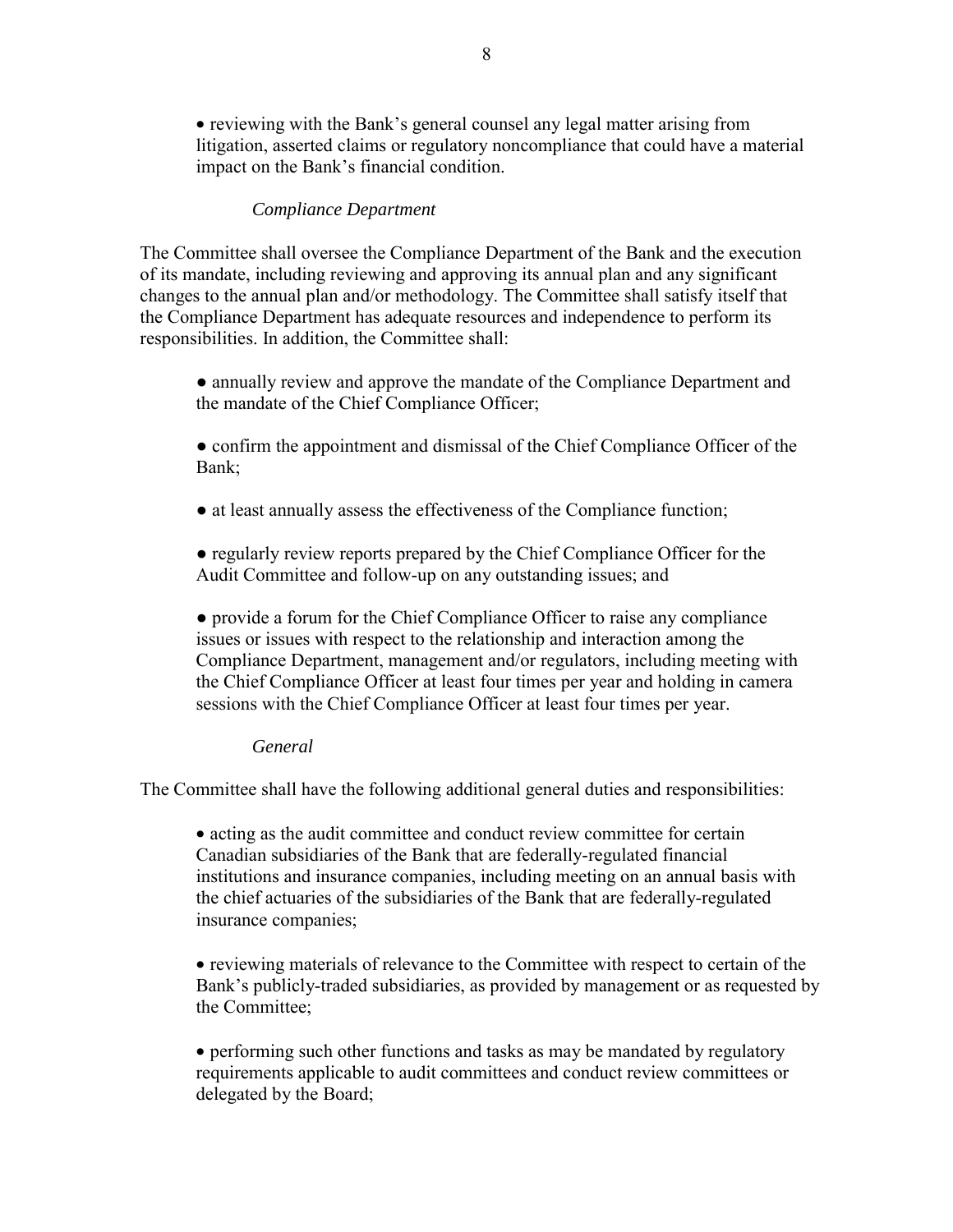• conducting an annual evaluation of the Committee in which the Committee (and/or its individual members) reviews the performance of the Committee for the preceding year for the purpose, among other things, of assessing whether the Committee fulfilled the purposes and responsibilities stated in this charter;

• reviewing reports from the Risk Committee for purposes of monitoring policies and processes with respect to risk assessment and risk management and discuss the Bank's major financial risk exposures, including operational risk issues, and the steps management has taken to monitor and control such exposures;

• reviewing and assessing the adequacy of this Charter at least annually and submitting this Charter to the Corporate Governance Committee and the Board for approval upon amendment;

• maintaining minutes or other records of meetings and activities of the Committee; and

• reporting to the Board following each meeting of the Committee and reporting as required to the Risk Committee on issues of relevance to it.